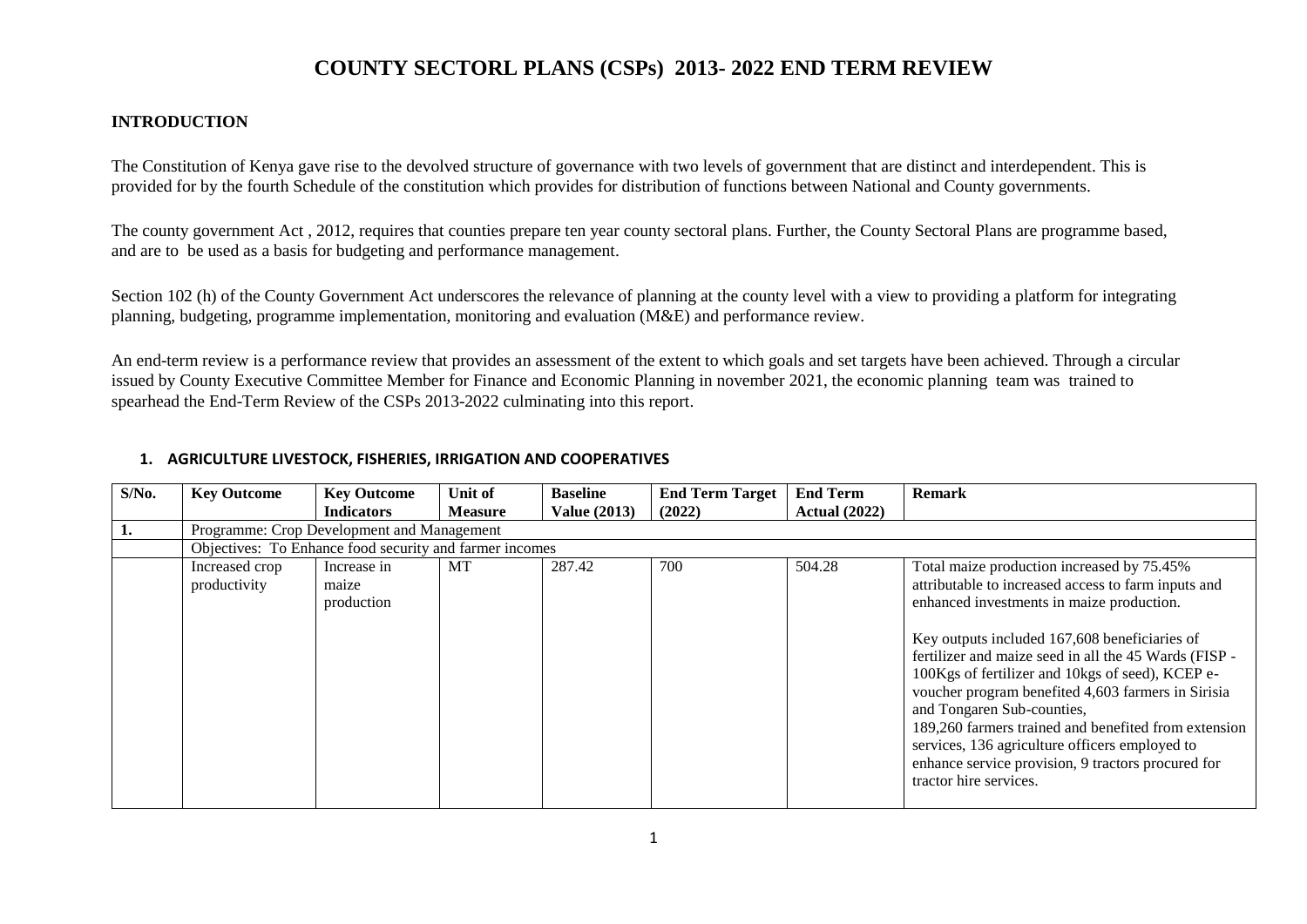| $S/N0$ . | <b>Key Outcome</b> | <b>Key Outcome</b><br><b>Indicators</b>                | Unit of<br><b>Measure</b> | <b>Baseline</b><br><b>Value (2013)</b> | <b>End Term Target</b><br>(2022) | <b>End Term</b><br><b>Actual (2022)</b> | <b>Remark</b>                                                                                                                                                                                                                                                                                                                                            |
|----------|--------------------|--------------------------------------------------------|---------------------------|----------------------------------------|----------------------------------|-----------------------------------------|----------------------------------------------------------------------------------------------------------------------------------------------------------------------------------------------------------------------------------------------------------------------------------------------------------------------------------------------------------|
|          |                    |                                                        |                           |                                        |                                  |                                         | However, shift in production to sugarcane in<br>Tongaren and Mt. Elgon, changing weather patterns,<br>high cost of inputs and low adoption of good<br>agricultural practices                                                                                                                                                                             |
|          |                    | Increase in<br>beans<br>production                     | <b>MT</b>                 | 34.84                                  | 100                              | 46.87                                   | Total bean production increased by 34.53%<br>attributable to enhanced investments in bean<br>production e.g NARIGP<br>Key outputs included 167,608 beneficiaries of<br>fertilizer, 30,463 bean farmers benefitted from input<br>support by NARIGP<br>The target was not met due to changing weather<br>patterns, high cost of inputs and low adoption of |
|          |                    | Increase in<br>sorghum<br>production                   | <b>MT</b>                 | 1.61                                   | 3                                | 0.21                                    | good agricultural practices<br>Sorghum production reduced by 86.96% attributable<br>to reduced uptake of sorghum production by farmers<br>in the county.                                                                                                                                                                                                 |
|          |                    | Increase in<br>finger millet<br>production             | <b>MT</b>                 | 1.33                                   | 3MT                              | 1.22                                    | Finger millet production reduced by 8.27%<br>attributable to reduced uptake of finger millet<br>production by farmers in the county.                                                                                                                                                                                                                     |
|          |                    | Increase in<br>sweet potato<br>production              | <b>MT</b>                 | 38.4                                   | 100                              | 41.04                                   | The 6.88% increase in production was attributable to<br>improved seed variety and increased market<br>The target was not met due changing weather<br>patterns, high cost of inputs and low adoption of<br>good agricultural practices                                                                                                                    |
|          |                    | Increase<br>cassava<br>production                      | <b>MT</b>                 | 3.6                                    | 5                                | 0.84                                    | Total Production reduced by 76.67% attributable to<br>reduced uptake of cassava production by farmers in<br>the county                                                                                                                                                                                                                                   |
|          |                    | % increase in<br>groundnut<br>production               | <b>MT</b>                 | 0.83                                   | 1.5                              | 1.46                                    | Increased uptake of groundnut production driven by<br>demand                                                                                                                                                                                                                                                                                             |
|          |                    | <b>Programme: Livestock Development and Management</b> |                           |                                        |                                  |                                         |                                                                                                                                                                                                                                                                                                                                                          |
|          |                    | Objective: Enhanced food security and farmer incomes   |                           |                                        |                                  |                                         |                                                                                                                                                                                                                                                                                                                                                          |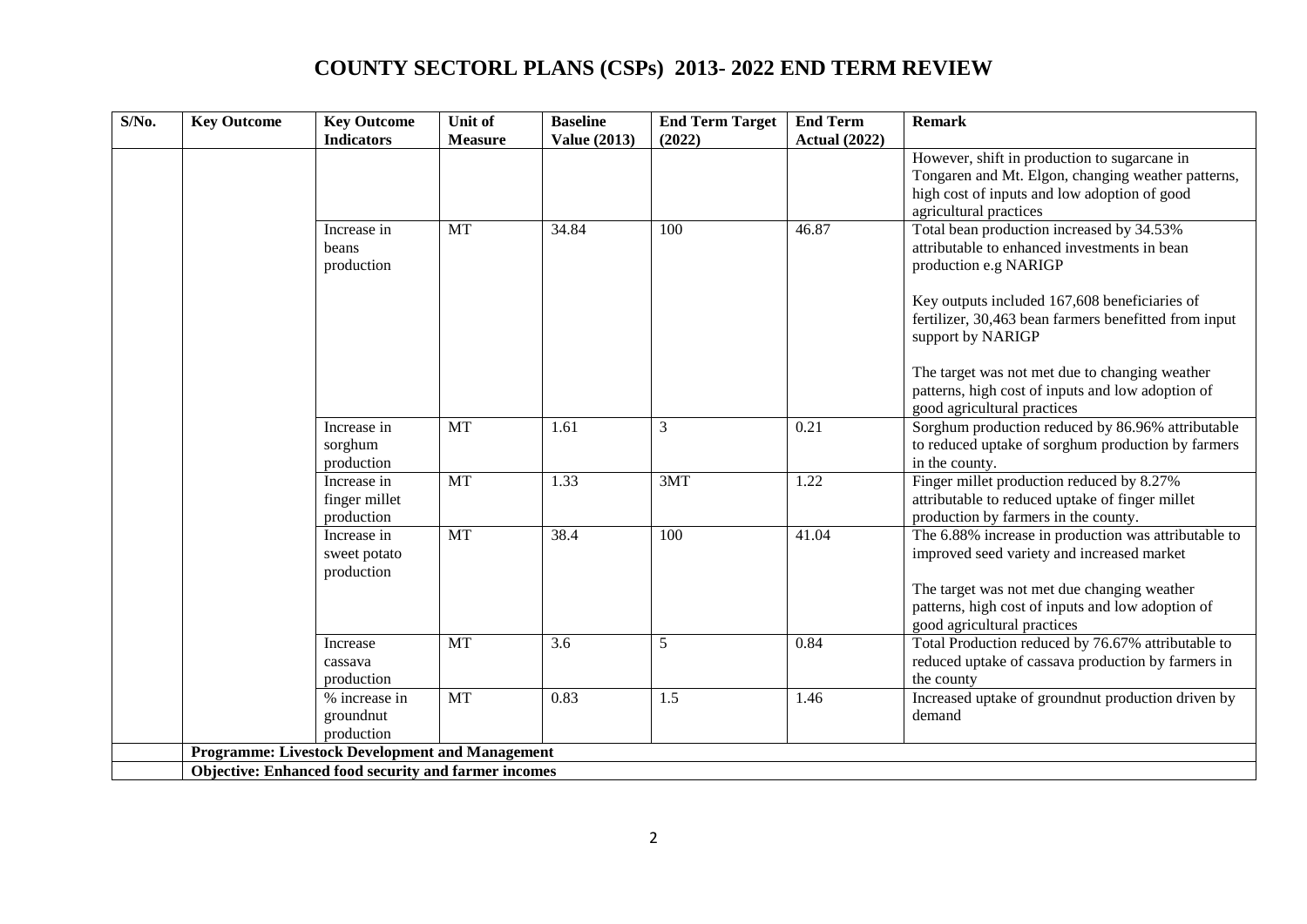| $S/N0$ . | <b>Key Outcome</b>     | <b>Key Outcome</b><br><b>Indicators</b>   | Unit of<br><b>Measure</b> | <b>Baseline</b><br><b>Value (2013)</b> | <b>End Term Target</b><br>(2022) | <b>End Term</b><br><b>Actual (2022)</b> | <b>Remark</b>                                                                                                                                                                                                                                                                                                                        |
|----------|------------------------|-------------------------------------------|---------------------------|----------------------------------------|----------------------------------|-----------------------------------------|--------------------------------------------------------------------------------------------------------------------------------------------------------------------------------------------------------------------------------------------------------------------------------------------------------------------------------------|
| 2.       | Increased<br>livestock | Increase in<br>beef production            |                           | 2519                                   | 3000                             | 4326.76                                 | The 71.76% increase resulted from increased number<br>of cattle in the county                                                                                                                                                                                                                                                        |
|          | productivity           | Increase in<br>milk production            | T                         | 73,394.67                              | 150,000                          | 93,518.77                               | The increase in production was attributable to<br>enhanced investments in the sector including<br>supporting dairy farmers with improved dairy<br>breeds, AI subsidy program, recruitment of more<br>livestock and veterinary officers, increased farmer<br>trainings on pasture development and GAPs amongst<br>other interventions |
|          |                        |                                           |                           |                                        |                                  |                                         | However, the target was not met due to changing<br>weather patterns, high cost of inputs and low<br>adoption of good agricultural practices.                                                                                                                                                                                         |
|          |                        | Increase in<br>chevon<br>production       | T                         | 34                                     | 40                               | 160.15                                  | This is attributable to increased uptake of goat<br>rearing in the county.                                                                                                                                                                                                                                                           |
|          |                        | Increase in<br>Mutton<br>production       | T                         | 37                                     | 45                               | 166                                     | This is attributable to increased uptake of sheep<br>rearing in the county                                                                                                                                                                                                                                                           |
|          |                        | Increase in<br>pork<br>production         | T                         | 30                                     | $\overline{35}$                  | 21.9                                    | Attributable to fluctuating market and low adoption<br>of good agricultural practices                                                                                                                                                                                                                                                |
|          |                        | Increase in<br>rabbit meat<br>production  | T                         | 4.5                                    | 10                               | 4.8                                     | The target was not met due to low uptake of rabbit<br>rearing in the county.                                                                                                                                                                                                                                                         |
|          |                        | Increase in<br>poultry meat<br>production | $\mathbf T$               | 256                                    | 500                              | 920.45                                  | Due to increased demand for poultry meat, increased<br>commercialization and enhanced investments in the<br>industry.                                                                                                                                                                                                                |
|          |                        | Increase in<br>honey<br>production        | $\rm T$                   | 158                                    | 200                              | 386.5                                   | Due to increased demand for honey, increased<br>commercialization and enhanced investments in the<br>industry.                                                                                                                                                                                                                       |
|          |                        | Increase in wax<br>production             | T                         | 8                                      | 15                               | 32.7                                    | Proportionate to honey production                                                                                                                                                                                                                                                                                                    |
|          |                        | Increase in<br>eggs production            | Trays                     | 1,649,000                              | 3,000,000                        | 3,025,074                               | Due to increased demand for poultry meat, increased<br>commercialization and enhanced investments in the<br>industry.                                                                                                                                                                                                                |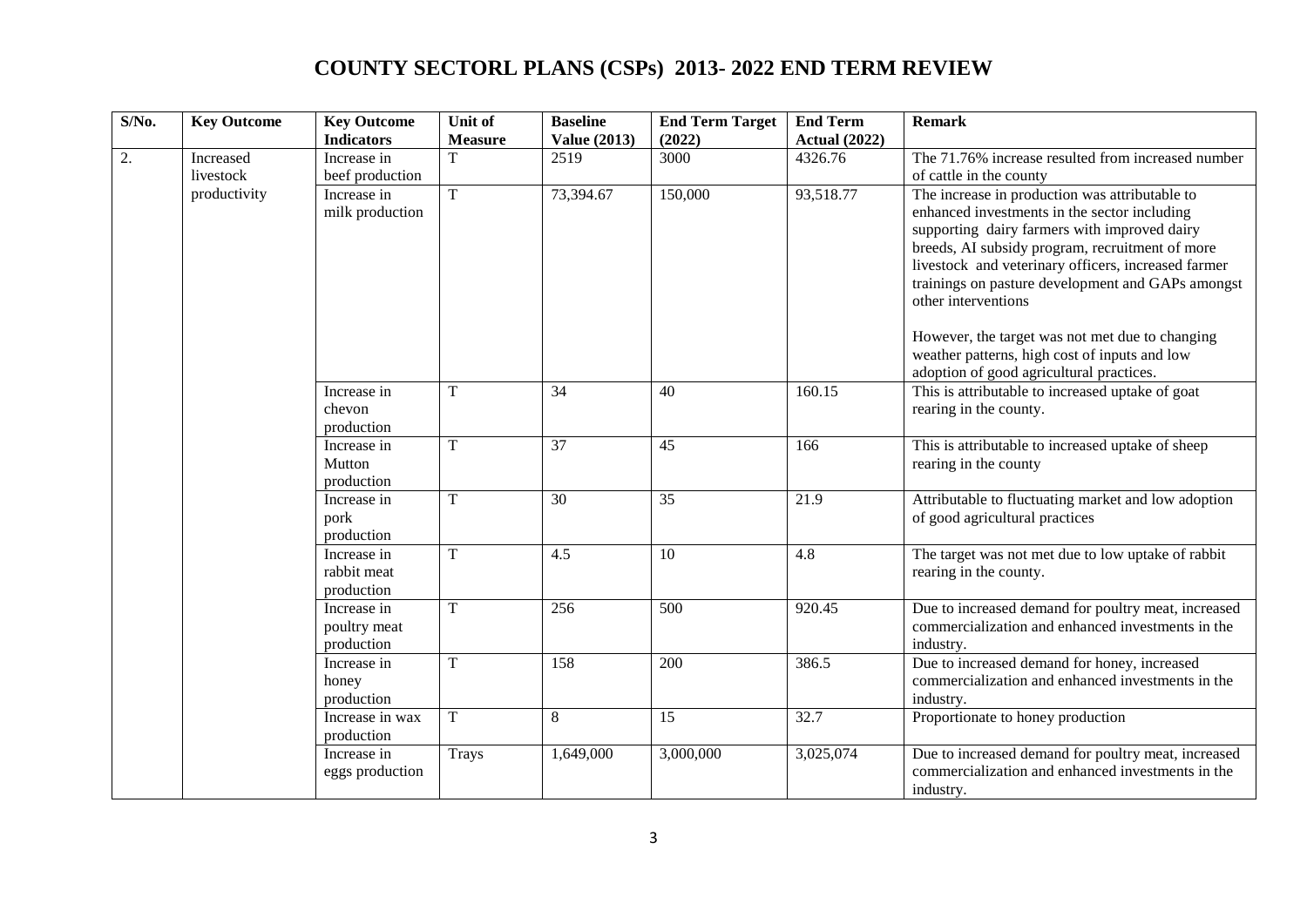| $S/N0$ .         | <b>Key Outcome</b>                               | <b>Key Outcome</b><br><b>Indicators</b>                                 | Unit of<br><b>Measure</b> | <b>Baseline</b><br><b>Value (2013)</b> | <b>End Term Target</b><br>(2022) | <b>End Term</b><br><b>Actual (2022)</b> | <b>Remark</b>                                                                                                                                                                                                                                                                                                      |
|------------------|--------------------------------------------------|-------------------------------------------------------------------------|---------------------------|----------------------------------------|----------------------------------|-----------------------------------------|--------------------------------------------------------------------------------------------------------------------------------------------------------------------------------------------------------------------------------------------------------------------------------------------------------------------|
|                  |                                                  | Increase in<br>hides production                                         | N <sub>o</sub>            | 22,000                                 | 30,000                           | 22290                                   | Attributable to increased livestock production                                                                                                                                                                                                                                                                     |
|                  |                                                  | Increase in<br>skin production                                          | N <sub>o</sub>            | 7,000                                  | 10,000                           | 11115                                   | Attributable to increased livestock production                                                                                                                                                                                                                                                                     |
| $\overline{3}$ . | Increased<br>production of<br>fisheries products | Increase in<br>production of<br>fisheries<br>products                   | $\overline{T}$            | 81.601                                 | 140                              | 12.6                                    | Decline in fisheries production was attributable to<br>low investment in aquaculture                                                                                                                                                                                                                               |
|                  |                                                  | Increase in<br>number of<br>fish farmers                                | No.                       | 2,700                                  | 3100 No.                         | $3,065$ No.                             |                                                                                                                                                                                                                                                                                                                    |
|                  |                                                  | % increase in<br>number of<br>operating ponds                           | No.                       | 2950                                   | 3700 No.                         | 3,252 No.                               |                                                                                                                                                                                                                                                                                                                    |
|                  |                                                  | Increase in<br>fish farmers<br>income                                   | Kshs.                     | 14,720,670                             | 7,500,000                        | 3,644,700                               |                                                                                                                                                                                                                                                                                                                    |
|                  |                                                  | Increased<br>area $(M^2)$ of<br>operating ponds                         | $\overline{M^2}$          | 885,000                                | 1,000,000                        | 958,699                                 |                                                                                                                                                                                                                                                                                                                    |
|                  |                                                  | Increased<br>number of<br>stocked ponds                                 | No.                       | 365                                    | 500                              | 104                                     |                                                                                                                                                                                                                                                                                                                    |
|                  |                                                  | Increased<br>area $(M^2)$ of<br>stocked ponds                           | $\overline{M^2}$          | 109,500                                | 150,000                          | 31,200                                  |                                                                                                                                                                                                                                                                                                                    |
| $\overline{4}$ . | Increased number<br>of cooperative<br>societies  | Increased<br>number of<br>cooperative<br>societies and<br><b>SACCOs</b> | N <sub>o</sub>            | 109                                    | 40                               | 395                                     | The increase in number of societies and turnover was<br>attributed to enhanced investment in development of<br>cooperatives, sensitization on benefits of organized<br>groups, mobilization of membership & registration,<br>and training of society leadership and members on<br>good governance, market linkages |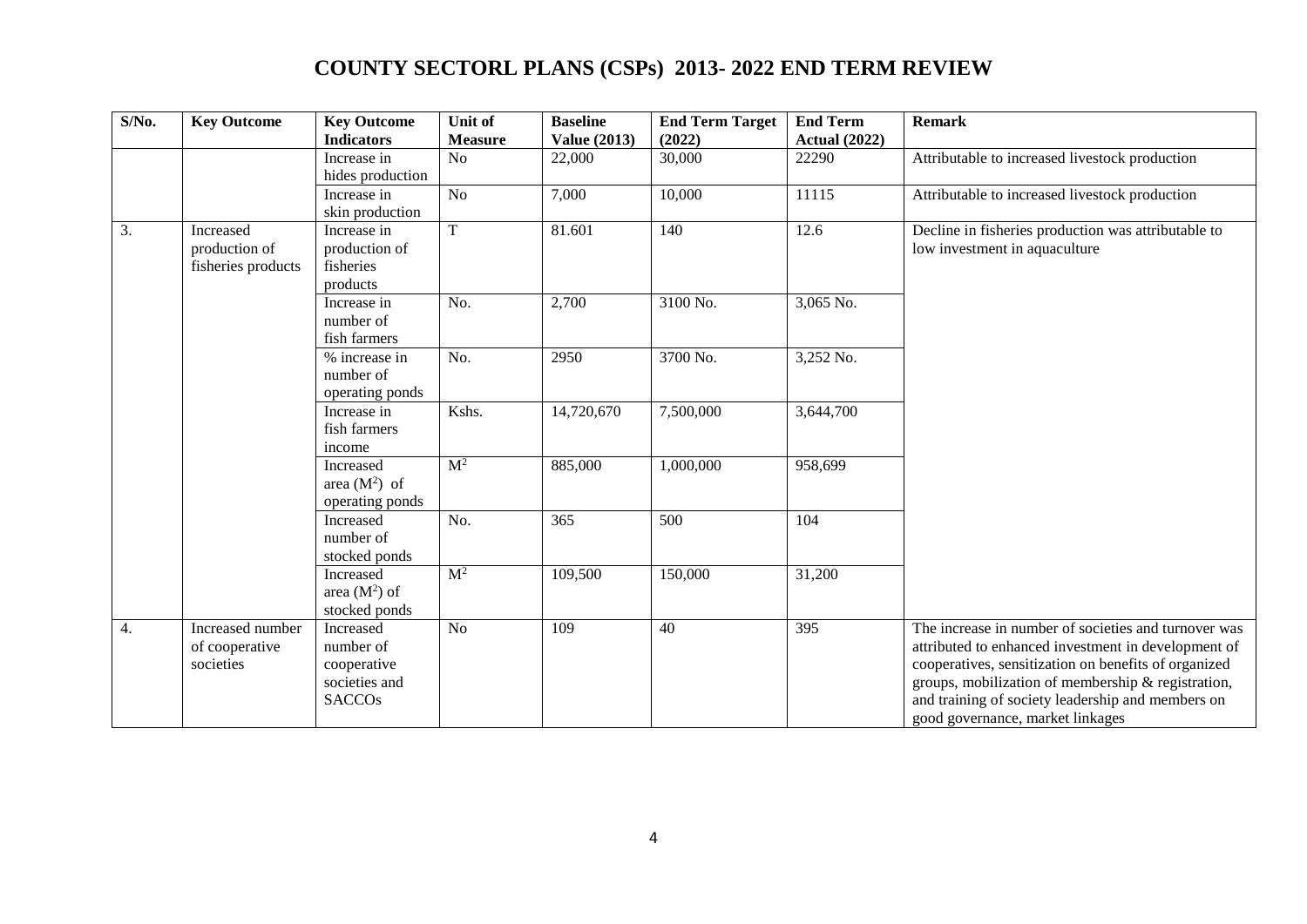#### **2. ROADS, INFRASTRUCTURE AND PUBLIC WORKS**

| S/NO | <b>KEY</b>      | <b>OUTCOME</b>                                                         | <b>KPI</b>     |                 | <b>KPI</b>      |                 | Remarks                                                                          |
|------|-----------------|------------------------------------------------------------------------|----------------|-----------------|-----------------|-----------------|----------------------------------------------------------------------------------|
|      | <b>OUTCOME</b>  | <b>INDICATOR</b>                                                       |                | <b>Baseline</b> | <b>End Term</b> | <b>End Term</b> |                                                                                  |
|      |                 |                                                                        |                | Value           | Target          | Actual          |                                                                                  |
| 17   |                 | Programme: Transport Infrastructure Development and Management         |                |                 |                 |                 |                                                                                  |
|      |                 | Objective: Develop a motor able, safe and secure road network          |                |                 |                 |                 |                                                                                  |
|      | Efficient       | KMs of roads                                                           | <b>KMs</b>     | Data not        | 300             | 141.2           | The underperformance was attributed to low investment towards the                |
|      | Transport       | upgraded to                                                            |                | available       |                 |                 | upgrading of earth roads to bitumen standards.                                   |
|      | Network         | bitumen                                                                |                |                 |                 |                 | Generally, there has been reduction in motor vehicle maintenance cost,           |
|      |                 | standards                                                              |                |                 |                 |                 | travel time and cost of transport arising from upgrading of 48.57KMs             |
|      |                 |                                                                        |                |                 |                 |                 | of roads in urban areas (Bungoma, Webuye and Kimilili towns) and                 |
|      |                 |                                                                        |                |                 |                 |                 | 92.63KMs in various parts of the County by County Government,                    |
|      |                 |                                                                        |                |                 |                 |                 | National Governments and Development Partner Program (Kenya                      |
|      |                 |                                                                        |                |                 |                 |                 | Urban Support Program).                                                          |
|      |                 |                                                                        |                |                 |                 |                 | The County Government will continue engaging stakeholders on                     |
|      |                 |                                                                        |                |                 |                 |                 | transport infrastructure development including air and rail.                     |
|      |                 | KMs of roads                                                           | <b>KMs</b>     | Data not        | $+2,750$        | $+2,192.60$     | With a slight performance below target, there has been an                        |
|      |                 | gravelled                                                              |                | available       |                 |                 | improvement in rural road network observable through emerging of                 |
|      |                 |                                                                        |                |                 |                 |                 | new passenger terminus, relatively reduced cost of motor vehicle                 |
|      |                 |                                                                        |                |                 |                 |                 | maintenance and cost of transport.                                               |
|      |                 |                                                                        |                |                 |                 |                 | Through engagement with KeRRA the road network has significantly                 |
|      |                 | KMs of urban                                                           | <b>KMs</b>     | $\overline{0}$  | 6.5             | 6.5             | improved<br>At 72% completion rate, the expansion of Kanduyi – Sang'alo Junction |
|      |                 | roads upgraded                                                         |                |                 |                 |                 | section on C33 has significantly reduced traffic congestion, accidents           |
|      |                 | to dual                                                                |                |                 |                 |                 | and provided a seamless flow of storm water in Bungoma Town.                     |
|      |                 | carriageway                                                            |                |                 |                 |                 |                                                                                  |
|      |                 | Number of                                                              | N <sub>o</sub> | Data not        | 60              | 61              | Increased investment towards the construction of river crossings has             |
|      |                 | bridges and box                                                        |                | available       |                 |                 | significantly improved connectivity, reduced travel time and a                   |
|      |                 | culverts                                                               |                |                 |                 |                 | relatively low cost of transport as well as reduced cases of drowning            |
|      |                 | constructed                                                            |                |                 |                 |                 |                                                                                  |
| 19   |                 | Programme: Building Standards and Other Civil Works                    |                |                 |                 |                 |                                                                                  |
|      |                 | Objective: Develop resilient and globally competitive building designs |                |                 |                 |                 |                                                                                  |
|      | Durable and     | No. of reports                                                         | N <sub>o</sub> | N/A             | 2               | $\mathbf{0}$    | Research and enforcement on building technologies is a major                     |
|      | safe structures | on building                                                            |                |                 |                 |                 | intervention to ensure durability and standardization of civil works.            |
|      |                 | standards                                                              |                |                 |                 |                 | Lack of investment in research and enforcement affected uptake of                |
|      |                 |                                                                        |                |                 |                 |                 | new building technologies and compliance with construction                       |
|      |                 |                                                                        |                |                 |                 |                 | regulations                                                                      |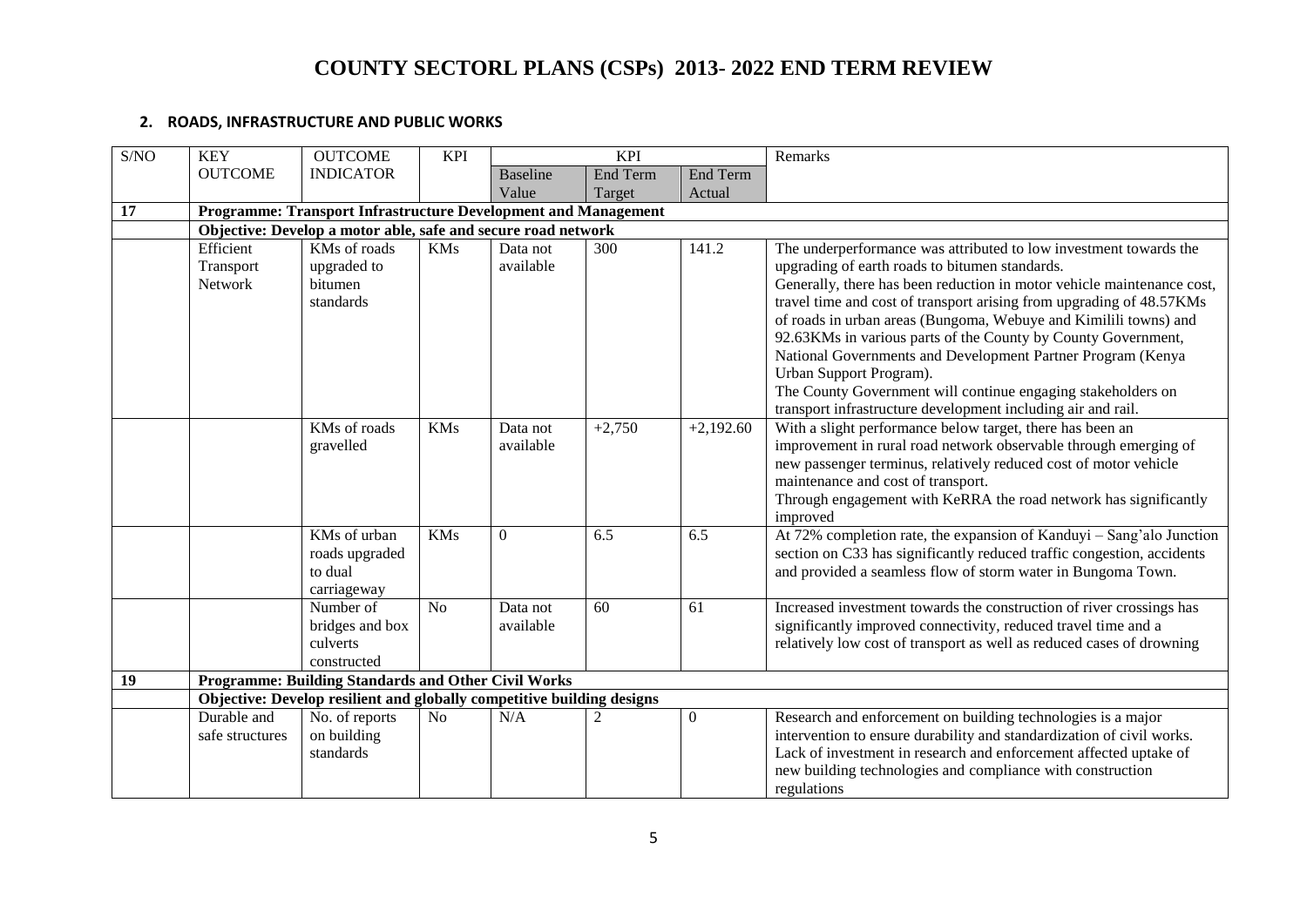| S/NO | <b>KEY</b>     | <b>OUTCOME</b>                                           | <b>KPI</b> |                 | <b>KPI</b> |          | Remarks                                                                 |
|------|----------------|----------------------------------------------------------|------------|-----------------|------------|----------|-------------------------------------------------------------------------|
|      | <b>OUTCOME</b> | <b>INDICATOR</b>                                         |            | <b>Baseline</b> | End Term   | End Term |                                                                         |
|      |                |                                                          |            | Value           | Target     | Actual   |                                                                         |
|      |                | <b>Programme: Public Safety and Transport Operations</b> |            |                 |            |          |                                                                         |
|      |                | <b>Objective: Promote safety among County citizenry</b>  |            |                 |            |          |                                                                         |
|      | Risk free      | % increase in                                            | $\%$       |                 | 60         |          | With limited investment towards road safety, little focus was directed  |
|      | environment    | road furniture                                           |            |                 |            |          | towards urban roads by installation of speed control pumps, street      |
|      |                | installed                                                |            |                 |            |          | lighting and road marking.                                              |
|      |                |                                                          |            |                 |            |          | However, the lack of focus on rural roads has resulted into relatively  |
|      |                |                                                          |            |                 |            |          | high road accidents and uncontrolled flow of traffic on rural connector |
|      |                |                                                          |            |                 |            |          | roads as well as County major arteries.                                 |
|      |                |                                                          |            |                 |            |          | The County continues to engage all players in the transport industry to |
|      |                |                                                          |            |                 |            |          | leverage their funding towards safety through road safety campaigns     |
|      |                |                                                          |            |                 |            |          | and installation of suitable infrastructure to control traffic          |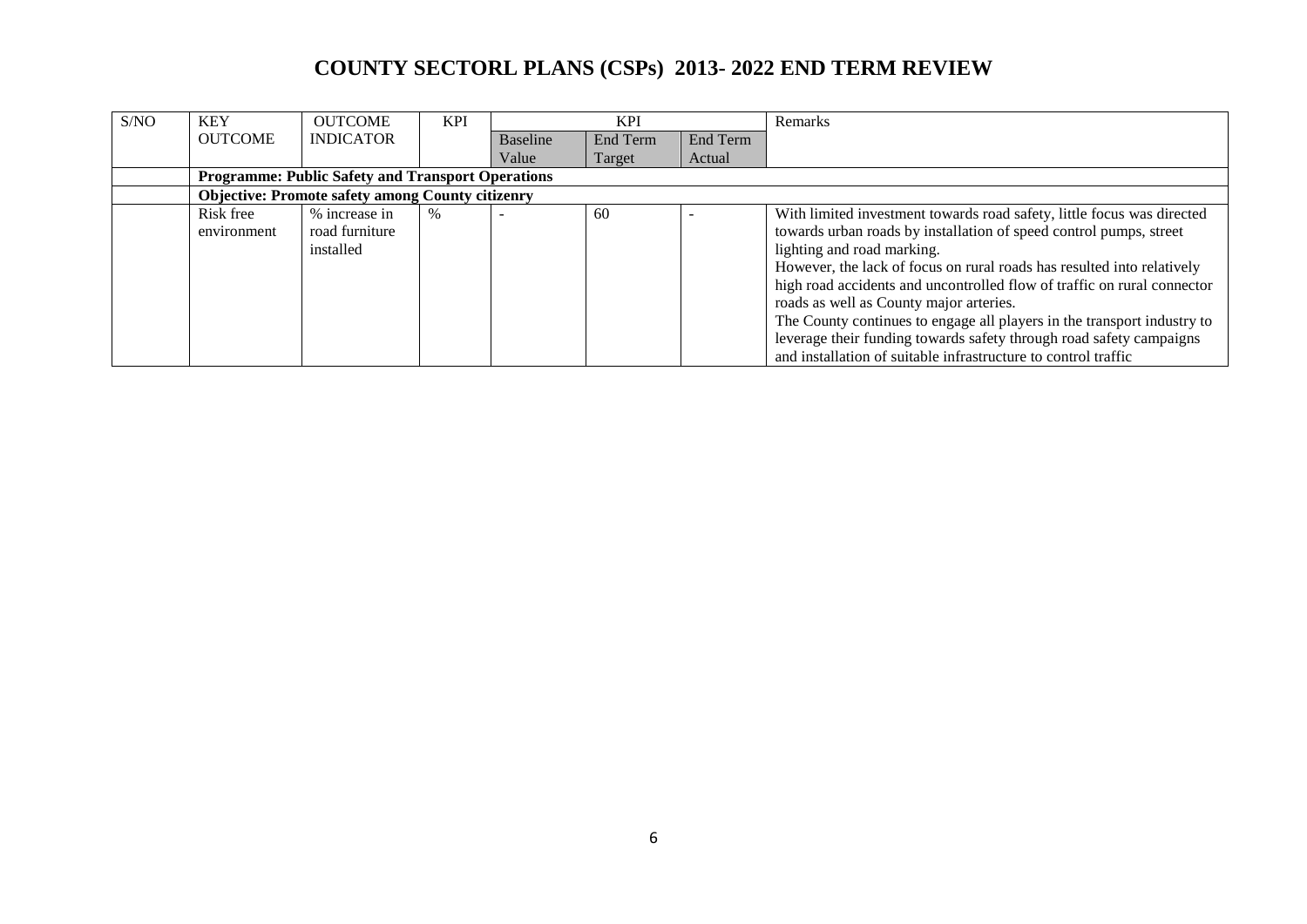#### **3. EDUCATION AND VOCTIONAL TRAINING**

|       | <b>PROGRAMME: Early Childhood Development and Education</b>                                                                                   |                                                 |                    |                       |                    |                           |                                                                                                                                                                                                                                                                                                                                              |  |  |  |
|-------|-----------------------------------------------------------------------------------------------------------------------------------------------|-------------------------------------------------|--------------------|-----------------------|--------------------|---------------------------|----------------------------------------------------------------------------------------------------------------------------------------------------------------------------------------------------------------------------------------------------------------------------------------------------------------------------------------------|--|--|--|
|       | <b>OBJECTIVE : To provide effective and quality ECDE programmes for sustainable development</b>                                               |                                                 |                    |                       |                    |                           |                                                                                                                                                                                                                                                                                                                                              |  |  |  |
| SNO.  | <b>Key Outcome</b>                                                                                                                            | <b>Outcome Indicator</b>                        | Unit of            | <b>Baseline Value</b> | End term           | <b>End term</b>           | <b>Remarks</b>                                                                                                                                                                                                                                                                                                                               |  |  |  |
|       |                                                                                                                                               |                                                 | measure            |                       | target             | actual                    |                                                                                                                                                                                                                                                                                                                                              |  |  |  |
| 1.    | Improved access to quality<br>Early Childhood                                                                                                 | Net enrolment<br>rate                           | $\%$               | 34.2                  | 100                | 79                        | In spite of the increase of entry age from three<br>to four years, there was improved rate of                                                                                                                                                                                                                                                |  |  |  |
|       | Development and                                                                                                                               | <b>Gross</b>                                    | $\%$               | 82.2                  | 100                | 89                        | enrolment attributed to increased investment in                                                                                                                                                                                                                                                                                              |  |  |  |
|       | <b>Education ECDE</b>                                                                                                                         | enrolment rate                                  |                    |                       |                    |                           | ECDE.                                                                                                                                                                                                                                                                                                                                        |  |  |  |
|       |                                                                                                                                               |                                                 |                    |                       |                    |                           | Key outputs included construction of<br>223 classrooms in 45 wards, and provision of<br>learning materials in 860 schools.<br>The county government will continue investing<br>in education infrastructure development,<br>engagement of stakeholders and sensitization in<br>order to attain 100 per cent enrolment.                        |  |  |  |
|       |                                                                                                                                               | Teacher-Pupil<br>ratio<br>% Increase in         | Ratio<br>$\%$      | 1:65                  | 100<br>100         | 1:40<br>100               | The improved ratio, signifying improvement in<br>quality of education resulted from recruitment<br>of 2,044 ECDE teachers.<br>The County government continues to direct<br>more resources towards recruiting of more<br>ECDE teachers in order to attain the national<br>standard ratio of 1:25<br>All the 2,044 ECDE teachers employed have |  |  |  |
|       |                                                                                                                                               | <b>ECDE</b> teachers<br>with formal<br>training |                    |                       |                    |                           | formal training and continue to undergo in-<br>service refresher courses                                                                                                                                                                                                                                                                     |  |  |  |
|       | <b>Programme: Vocational Education and Training</b>                                                                                           |                                                 |                    |                       |                    |                           |                                                                                                                                                                                                                                                                                                                                              |  |  |  |
|       | Objective : To equip youth in the Vocational Training Centers with relevant skills, knowledge and capacity to engage in meaningful activities |                                                 |                    |                       |                    |                           |                                                                                                                                                                                                                                                                                                                                              |  |  |  |
| S/no. | <b>Key Outcome</b>                                                                                                                            | <b>Outcome Indicator</b>                        | Unit of<br>measure | <b>Baseline Value</b> | End term<br>target | <b>End term</b><br>actual | <b>Remarks</b>                                                                                                                                                                                                                                                                                                                               |  |  |  |
|       | Improved access to<br><b>Vocational Training across</b><br>the County                                                                         | Increase in<br>enrollment of VTC<br>trainees    | Number             | 1,120                 | 4,500              | 5,469                     | This increment indicates an increase in skilled<br>youths. This was majorly attributed to the<br>establishment of 58 more centers, construction                                                                                                                                                                                              |  |  |  |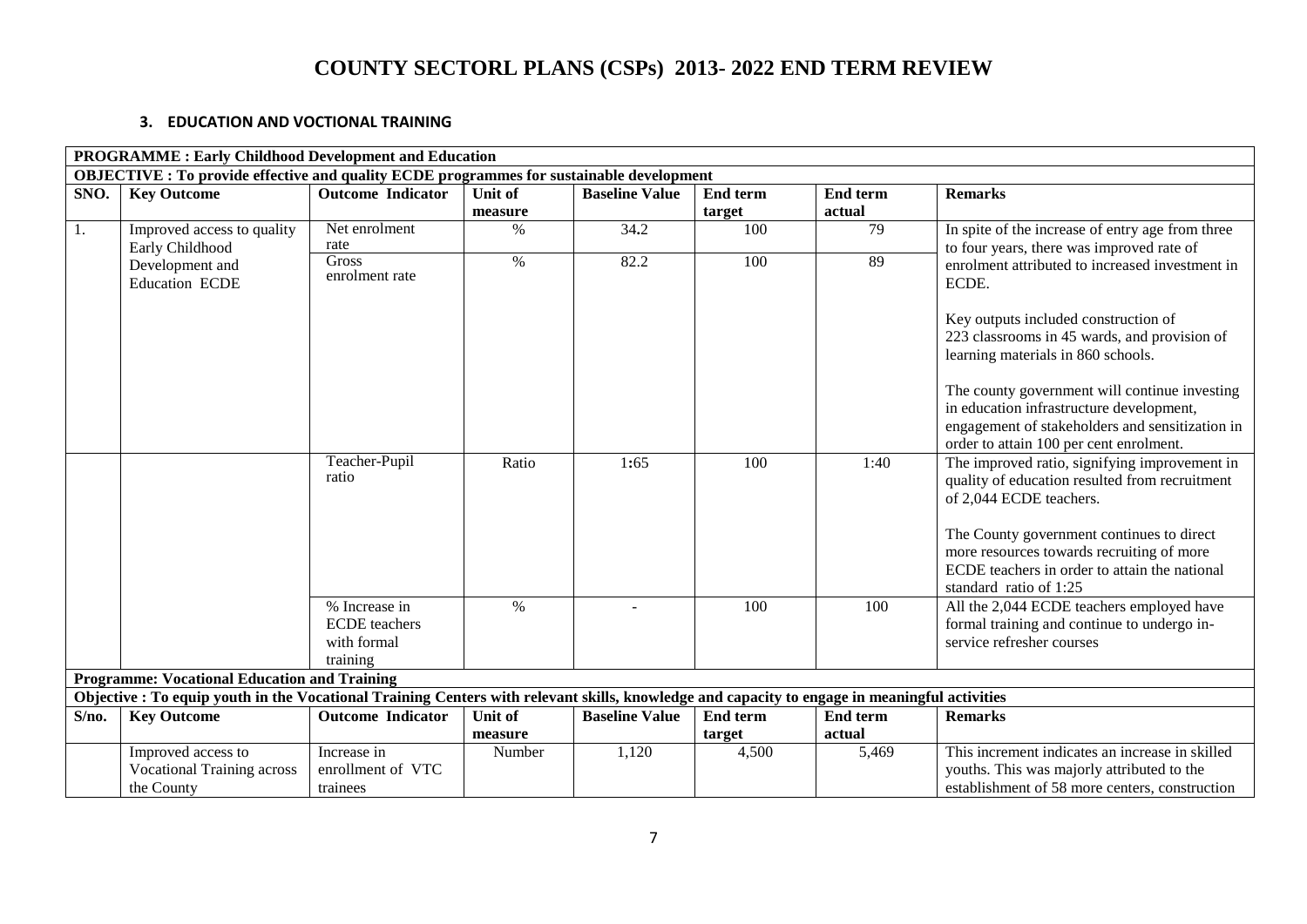|  |  |  | of 12 workshops and provision of tools and<br>equipment in 90 VTCs. |
|--|--|--|---------------------------------------------------------------------|
|  |  |  | However the county strives to increase more                         |
|  |  |  | investments in infrastructure development,                          |
|  |  |  | upgrading and provision of tools and equipment                      |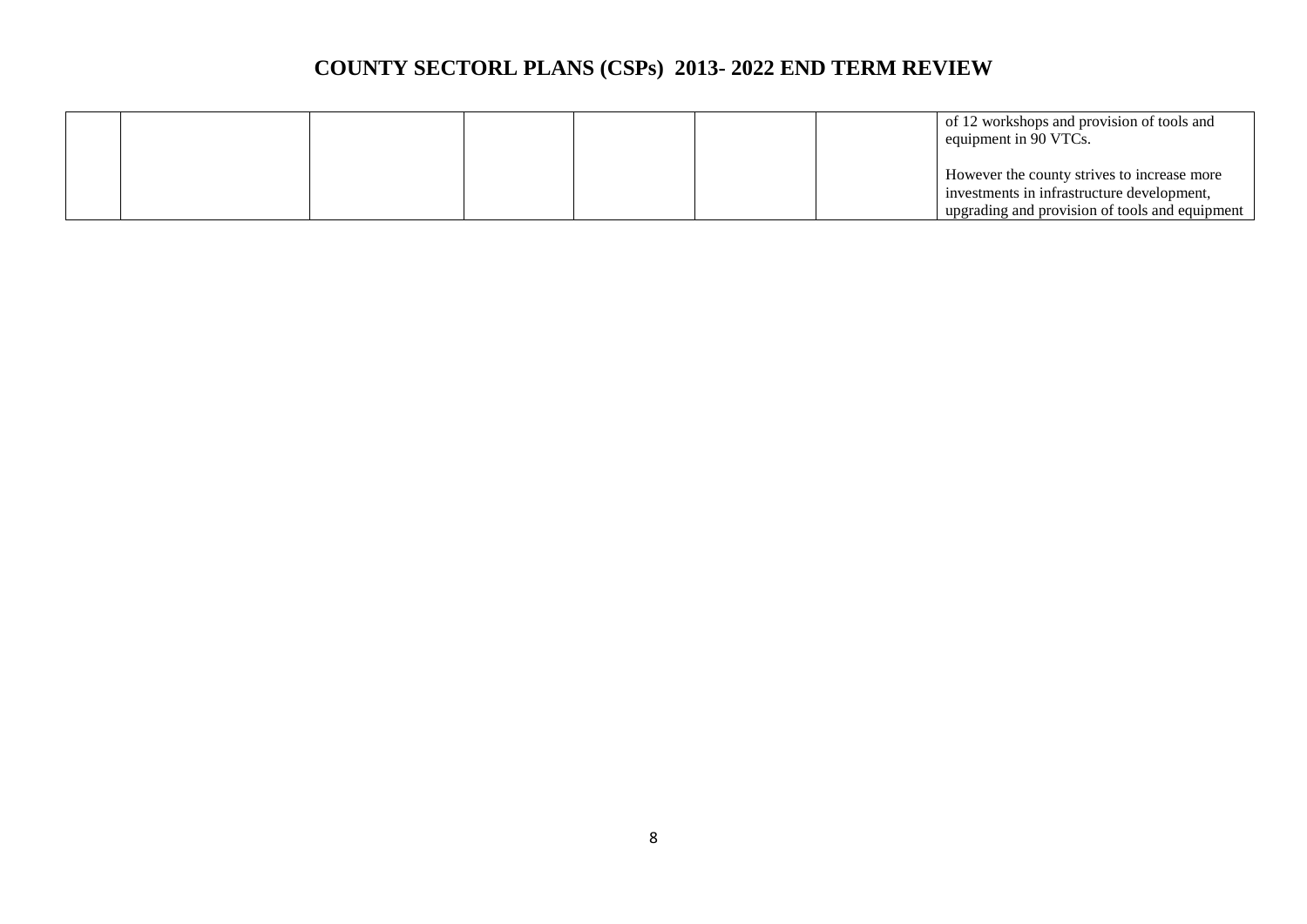#### **4. FINANCE AND ECONOMIC PLANNING**

| SNO. | <b>Programme Name</b>                                                                                                  | <b>Key Performance Indicator</b><br><b>Key Outputs</b>                                          |                                                                                                                                                | <b>Baseline Value End term</b> | target | <b>End term</b><br>actual                                                                  | <b>Remarks</b>                                                                                                          |  |  |  |  |  |  |
|------|------------------------------------------------------------------------------------------------------------------------|-------------------------------------------------------------------------------------------------|------------------------------------------------------------------------------------------------------------------------------------------------|--------------------------------|--------|--------------------------------------------------------------------------------------------|-------------------------------------------------------------------------------------------------------------------------|--|--|--|--|--|--|
|      |                                                                                                                        |                                                                                                 | Programme 60: Economic Development Planning and Coordination Services                                                                          |                                |        |                                                                                            |                                                                                                                         |  |  |  |  |  |  |
|      |                                                                                                                        | Objective: To provide policy, strategic leadership and direction for socio-economic development |                                                                                                                                                |                                |        |                                                                                            |                                                                                                                         |  |  |  |  |  |  |
|      | Outcome: A community enjoying high standard of living                                                                  |                                                                                                 |                                                                                                                                                |                                |        |                                                                                            |                                                                                                                         |  |  |  |  |  |  |
|      | Harmonized<br>County<br>Economic<br>socioeconomic<br>development<br>Planning<br>Coordination<br>approaches<br>Services |                                                                                                 | Approved County Integrated Development<br>Plan                                                                                                 |                                |        |                                                                                            | CIDP prepared and approved. Mid-<br>term review undertaken. Enhanced<br>County planning and coordination of<br>services |  |  |  |  |  |  |
|      |                                                                                                                        | <b>Approved County Annual Development</b><br>Plan (CADP)                                        |                                                                                                                                                |                                |        | 4 CADPs prepared and approved.<br>Enhanced County planning and<br>coordination of services |                                                                                                                         |  |  |  |  |  |  |
|      |                                                                                                                        |                                                                                                 | No. of sector plans reviewed/prepared                                                                                                          | 28                             | 8      | $\overline{\mathbf{8}}$                                                                    | Sector plans reviewed.<br>Improved County planning and<br>coordination of services                                      |  |  |  |  |  |  |
|      |                                                                                                                        |                                                                                                 | <b>Approved Resource Mobilization Strategy</b>                                                                                                 |                                |        |                                                                                            | Lack of budgetary allocation                                                                                            |  |  |  |  |  |  |
|      |                                                                                                                        |                                                                                                 | Approved PPP engagement Framework                                                                                                              |                                |        |                                                                                            | Lack of budgetary allocation                                                                                            |  |  |  |  |  |  |
|      |                                                                                                                        |                                                                                                 | Approved Sub-County development plans                                                                                                          |                                | Q      |                                                                                            | Lack of budgetary allocation                                                                                            |  |  |  |  |  |  |
|      |                                                                                                                        |                                                                                                 | Approved long term Infrastructure master<br>Development Plans-Roads and transport,<br>water, storm water and sanitation, energy<br>and housing |                                | 5      |                                                                                            | Lack of budgetary allocation                                                                                            |  |  |  |  |  |  |
|      | Community<br>Development                                                                                               | Community<br>development services                                                               | No. of information and documentation<br>Centres established/operationalized                                                                    |                                | 6      |                                                                                            | Lack of budgetary allocation                                                                                            |  |  |  |  |  |  |
|      |                                                                                                                        |                                                                                                 | No. of community members trained on<br>project management                                                                                      |                                | 2,250  |                                                                                            | Lack of budgetary allocation                                                                                            |  |  |  |  |  |  |
|      |                                                                                                                        |                                                                                                 | No. of SDGs status reports prepared                                                                                                            |                                | 20     |                                                                                            | Lack of budgetary allocation                                                                                            |  |  |  |  |  |  |
|      |                                                                                                                        |                                                                                                 | No of forums on SDGs and post 2015<br>development agenda held                                                                                  |                                | 20     |                                                                                            | Lack of budgetary allocation                                                                                            |  |  |  |  |  |  |
|      |                                                                                                                        |                                                                                                 | % of Socio economic empowerment<br>projects completed Under CEF                                                                                |                                | 25     |                                                                                            |                                                                                                                         |  |  |  |  |  |  |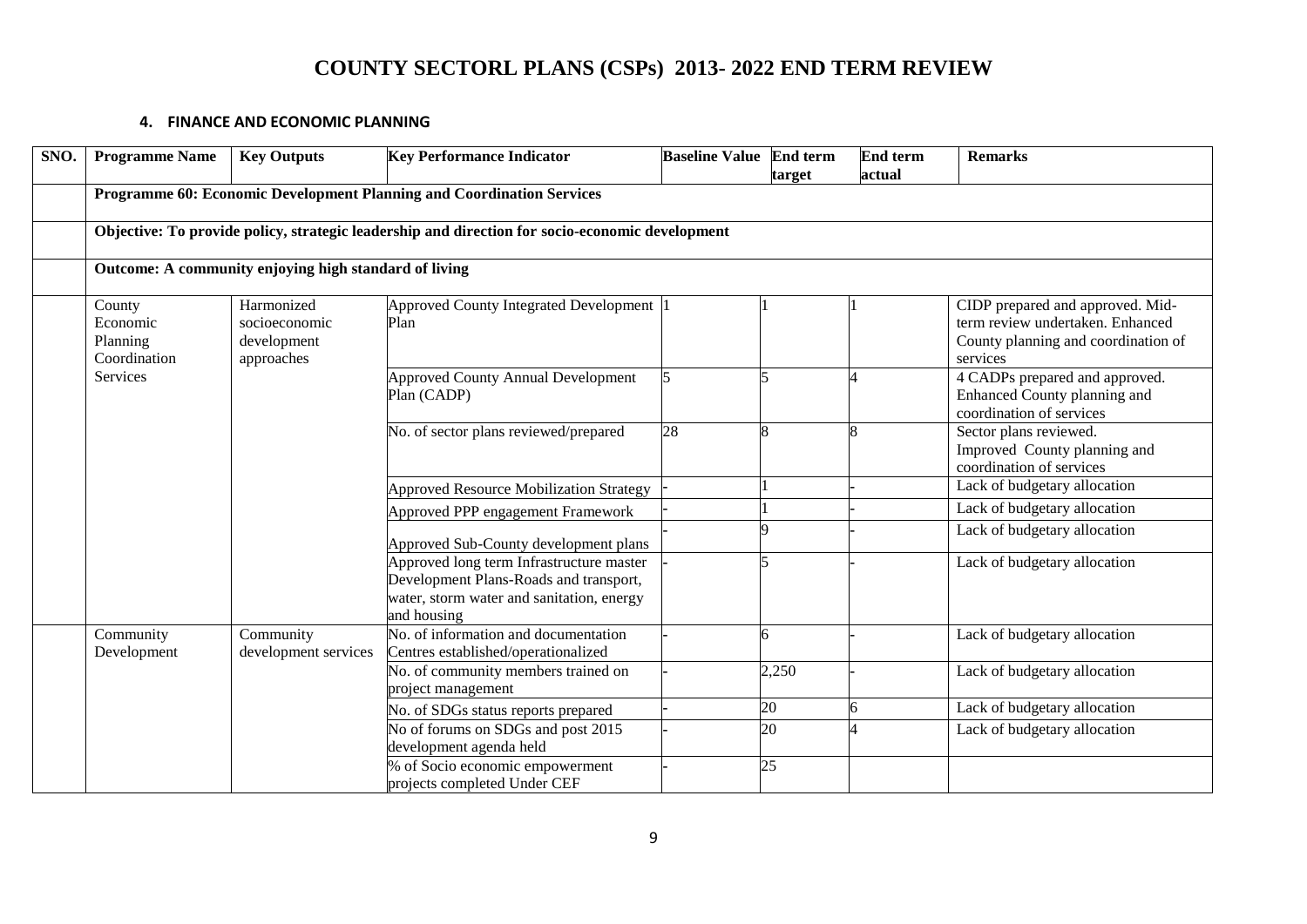| SNO.                                      | <b>Programme Name</b>              | <b>Key Outputs</b>                                              | <b>Key Performance Indicator</b>                                                                                                                      | <b>Baseline Value End term</b>  | target                    | End term<br>actual        | <b>Remarks</b>                                                      |  |  |
|-------------------------------------------|------------------------------------|-----------------------------------------------------------------|-------------------------------------------------------------------------------------------------------------------------------------------------------|---------------------------------|---------------------------|---------------------------|---------------------------------------------------------------------|--|--|
|                                           | Community<br>empowerment fund      | Improved living<br>standards                                    | % of development funds allocated to CEF                                                                                                               | 25                              | 25                        | 25                        | Sufficiently funded                                                 |  |  |
|                                           | Poverty alleviation<br>initiatives | Improved poverty<br>levels                                      | No. of poverty alleviation initiatives<br>undertaken                                                                                                  |                                 | 11                        |                           |                                                                     |  |  |
|                                           | Policy<br>Research                 | Well informed<br>evidence<br>based policies                     | No. of policy Research Papers and Reports<br>prepared and disseminated                                                                                |                                 | 10                        |                           | Inadequate funds                                                    |  |  |
|                                           |                                    |                                                                 | Programme 61: Data collection and County statistical information services                                                                             |                                 |                           |                           |                                                                     |  |  |
|                                           |                                    |                                                                 | Objective: To provide and disseminate comprehensive, integrated, accurate and timely County statistics for planning and monitoring County development |                                 |                           |                           |                                                                     |  |  |
|                                           |                                    | <b>Outcome: Informed County socio-economic policy decisions</b> |                                                                                                                                                       |                                 |                           |                           |                                                                     |  |  |
| SNO.                                      | <b>Programme Name</b>              | <b>Key Outputs</b>                                              | <b>Key Performance Indicator</b>                                                                                                                      | <b>Baseline</b><br><b>Value</b> | <b>End term</b><br>target | <b>End term</b><br>actual | <b>Remarks</b>                                                      |  |  |
|                                           | County information<br>and          | Accurate and reliable<br>data                                   | No. of Annual, quarterly and, monthly<br>statistical publications and reports produced                                                                |                                 | 60                        |                           | Lack of budgetary allocation                                        |  |  |
|                                           | statistical services               | for County planning                                             | No. of Mini censuses                                                                                                                                  |                                 |                           |                           | Lack of budgetary allocation                                        |  |  |
|                                           |                                    |                                                                 | No. of Surveys                                                                                                                                        |                                 | 5                         |                           | Lack of budgetary allocation                                        |  |  |
|                                           |                                    |                                                                 | No. of GPS equipment procured                                                                                                                         |                                 | 60                        |                           | Lack of budgetary allocation                                        |  |  |
|                                           |                                    | <b>Programme 62: Monitoring and Evaluation Services</b>         |                                                                                                                                                       |                                 |                           |                           |                                                                     |  |  |
|                                           |                                    |                                                                 | Objective: To provide a tool for monitoring progress in implementation of the Kenya Vision 2030 and the CIDP II.                                      |                                 |                           |                           |                                                                     |  |  |
|                                           |                                    |                                                                 | Outcome: Improved implementation of programmes, projects and strategies                                                                               |                                 |                           |                           |                                                                     |  |  |
| SNO.                                      | <b>Programme Name</b>              | <b>Key Outputs</b>                                              | <b>Key Performance Indicator</b>                                                                                                                      | <b>Baseline</b><br><b>Value</b> | <b>End term</b><br>target | End term<br>actual        | <b>Remarks</b>                                                      |  |  |
|                                           | County Integrated<br>Monitoring    | Improved M&E of<br>public projects and                          | No. of M&E Reports prepared and<br>disseminated                                                                                                       |                                 | 20                        | 16                        | Quarterly M&E reports prepared and<br>disseminated.                 |  |  |
|                                           | and Evaluation<br>System           | programmes                                                      | No. of staff seconded to County M&E unit                                                                                                              |                                 | າ                         | $\mathcal{D}$             | Two M&E Officers seconded to the<br>unit. Service delivery enhanced |  |  |
|                                           |                                    |                                                                 | Automated Project management system<br>developed                                                                                                      |                                 |                           |                           | Not implemented due to lack of funds                                |  |  |
| Programme 63: Public financial management |                                    |                                                                 |                                                                                                                                                       |                                 |                           |                           |                                                                     |  |  |
|                                           |                                    |                                                                 | Objective: To formulate and implement policies relating to mobilization, allocation and management of public financial resources                      |                                 |                           |                           |                                                                     |  |  |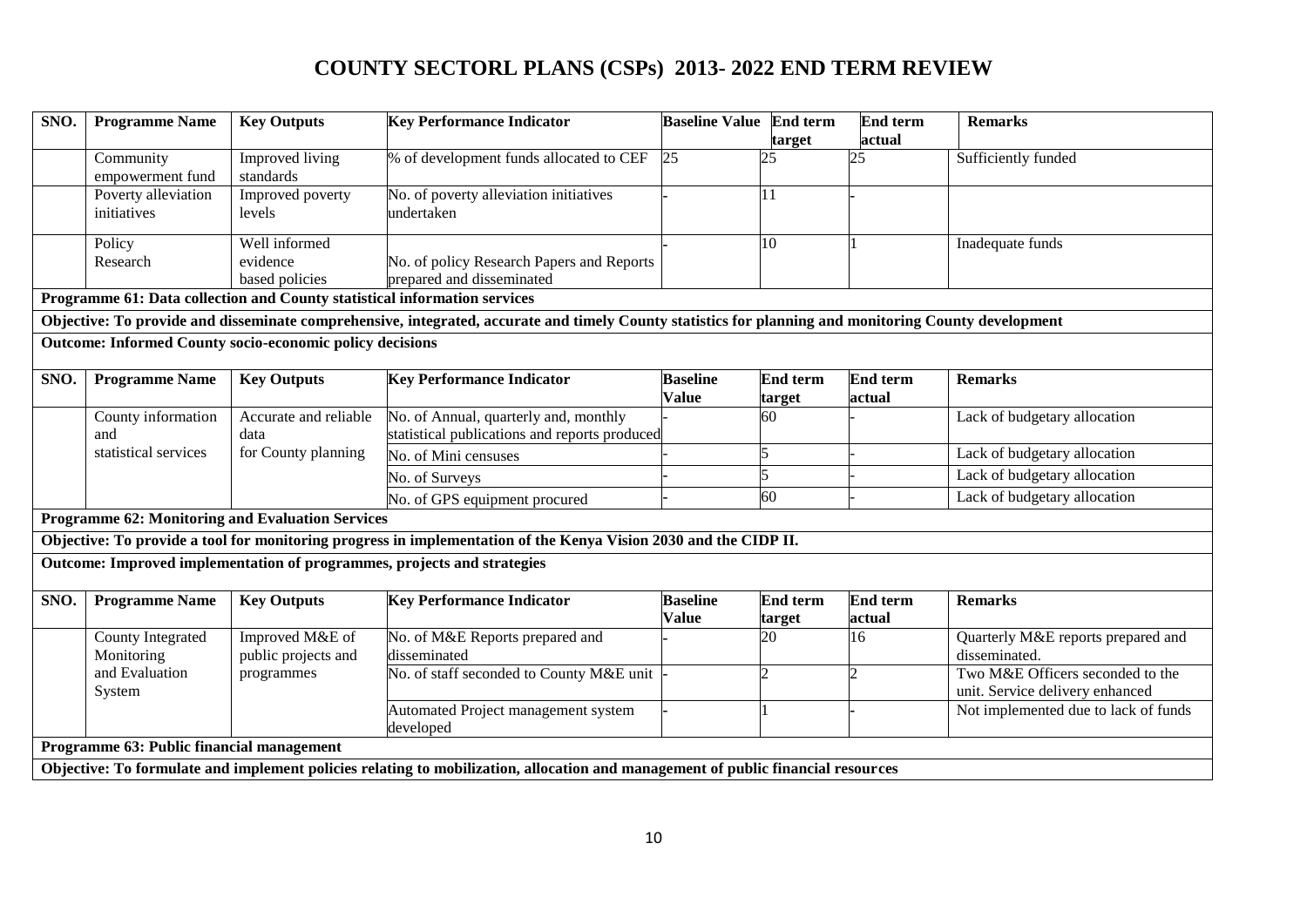| SNO. | <b>Programme Name</b>                                                                           | <b>Key Outputs</b>                                                            | <b>Key Performance Indicator</b>                                                                         | <b>Baseline Value</b>           | <b>End term</b><br>target | <b>End term</b><br>actual | <b>Remarks</b>                                                                                                                         |  |  |  |  |  |
|------|-------------------------------------------------------------------------------------------------|-------------------------------------------------------------------------------|----------------------------------------------------------------------------------------------------------|---------------------------------|---------------------------|---------------------------|----------------------------------------------------------------------------------------------------------------------------------------|--|--|--|--|--|
|      | Outcome: A transparent and accountable system for the management of public financial resources  |                                                                               |                                                                                                          |                                 |                           |                           |                                                                                                                                        |  |  |  |  |  |
| SNO. | <b>Programme Name</b>                                                                           | <b>Key Outputs</b>                                                            | <b>Key Performance Indicator</b>                                                                         | <b>Baseline</b><br><b>Value</b> | <b>End term</b><br>target | End term<br>actual        | <b>Remarks</b>                                                                                                                         |  |  |  |  |  |
|      | Improved public<br>Resource<br>mobilization<br>resources<br>mobilization/increase<br>d revenues |                                                                               | Amount of revenue collected as a % age of<br>total County allocation                                     |                                 | 25                        |                           | Lack of legal framework. County in the<br>process of enacting legislation on<br>property taxes, entertainment taxes and<br>enforcement |  |  |  |  |  |
|      |                                                                                                 |                                                                               | No. of sector specific resource mobilization<br>strategies developed                                     |                                 | $\overline{8}$            |                           | Lack of budgetary allocation                                                                                                           |  |  |  |  |  |
|      | Budget formulation,<br>coordination and                                                         | Improved<br>participatory                                                     | Number and type of budget reports                                                                        |                                 | 20                        | 16                        | Quarterly budget reports prepared.<br>Enhanced legal compliance                                                                        |  |  |  |  |  |
|      | management                                                                                      | budgeting                                                                     | No of Public Expenditure Review Reports                                                                  |                                 | 20                        | 16                        | <b>Quarterly County Budget</b><br>implementation review reports<br>prepared                                                            |  |  |  |  |  |
|      | Accounting<br>services                                                                          | Improved public<br>financial<br>management                                    | Final accounts submitted for audit by 30th<br>September                                                  |                                 | l5                        |                           | Financial statements prepared annually<br>in line with PFMA.<br>Enhanced accountability                                                |  |  |  |  |  |
|      |                                                                                                 |                                                                               | % of revenue collected, disbursed and<br>accounted for                                                   | 100                             | 100                       | 100                       | Target achieved. All revenues<br>collected, disbursed and accounted for<br>in line with PFMA                                           |  |  |  |  |  |
|      |                                                                                                 |                                                                               | No. of accounting reports produced                                                                       |                                 | 60                        | 48                        | Accounting reports prepared annually<br>in line with PFMA.<br>Enhanced accountability                                                  |  |  |  |  |  |
|      |                                                                                                 |                                                                               | Time taken to release of resources to all<br>spending units                                              |                                 |                           |                           |                                                                                                                                        |  |  |  |  |  |
|      | Supply Chain<br>Management<br><b>Services</b>                                                   | Access to<br>Government<br>Procurement<br>Opportunities<br>policy implemented | % of government procurement<br>opportunities opened to the youth, women<br>and persons with disabilities |                                 | 30                        | 30                        | Target attained. compliant with AGPO                                                                                                   |  |  |  |  |  |
|      |                                                                                                 | Improved<br>procurement<br>services                                           | % compliance to Public Procurement and<br>Disposal Act, 2015                                             |                                 | 100                       | 85                        | Procurement undertaken in line with<br>PPAD Act. However, no disposal of<br>public assets done                                         |  |  |  |  |  |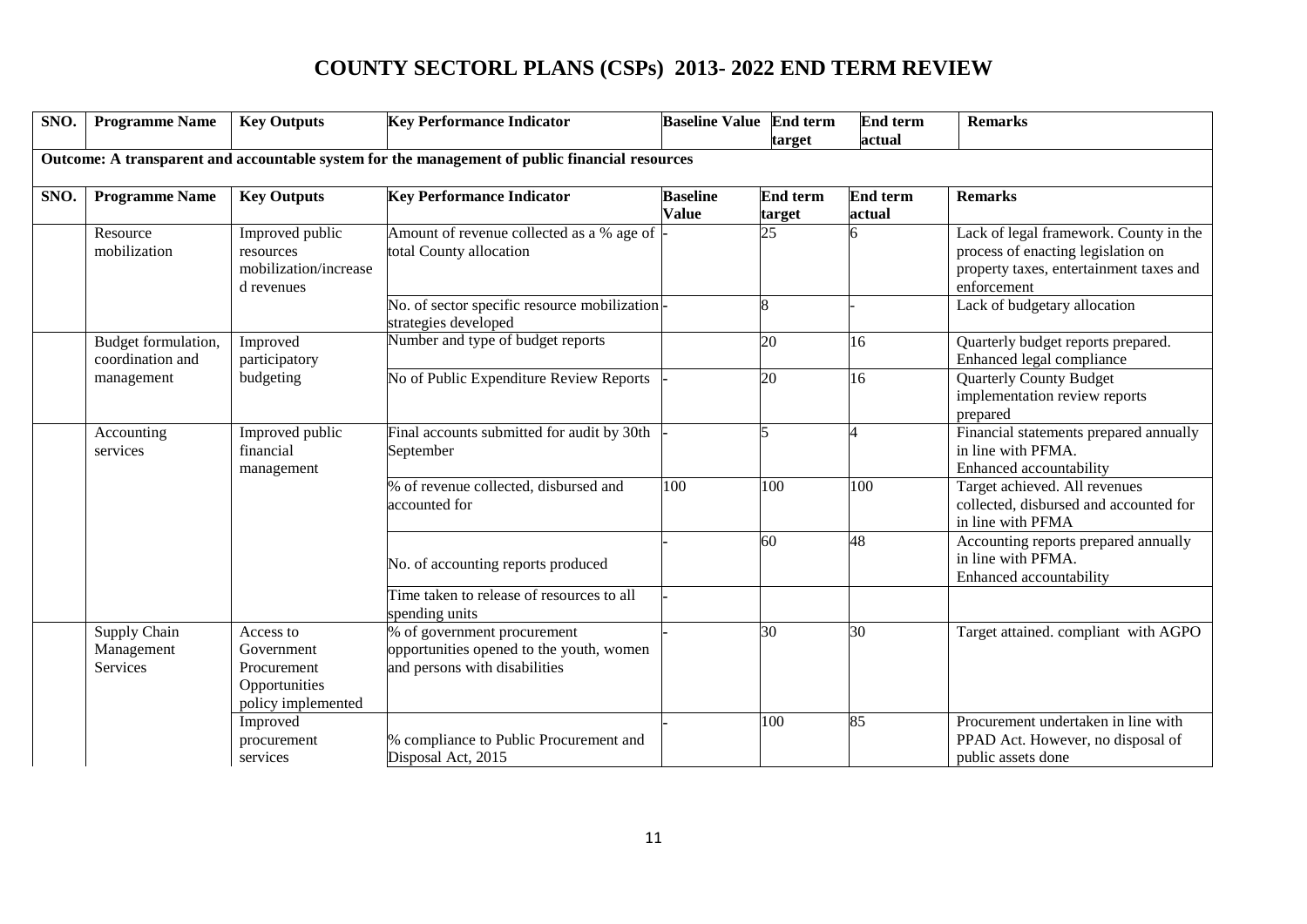| SNO.                                                                                                                            | <b>Programme Name</b>                         | <b>Key Outputs</b> | <b>Key Performance Indicator</b>   | <b>Baseline Value</b> | <b>End term</b> | <b>End term</b> | <b>Remarks</b>                        |  |  |  |
|---------------------------------------------------------------------------------------------------------------------------------|-----------------------------------------------|--------------------|------------------------------------|-----------------------|-----------------|-----------------|---------------------------------------|--|--|--|
|                                                                                                                                 |                                               |                    |                                    |                       | target          | actual          |                                       |  |  |  |
|                                                                                                                                 |                                               |                    | No. of procurement plans developed |                       |                 |                 | Procurement plans developed annually. |  |  |  |
|                                                                                                                                 |                                               |                    |                                    |                       |                 |                 | Improved government procurement       |  |  |  |
|                                                                                                                                 |                                               |                    |                                    |                       |                 |                 | procedures and processes              |  |  |  |
|                                                                                                                                 | <b>Programme 64: Audit Services</b>           |                    |                                    |                       |                 |                 |                                       |  |  |  |
| Objective: To provide the assurance that there is accountability and transparency in the use and management of public resources |                                               |                    |                                    |                       |                 |                 |                                       |  |  |  |
|                                                                                                                                 | Outcome: Improved utilization of public funds |                    |                                    |                       |                 |                 |                                       |  |  |  |
| SNO.                                                                                                                            | <b>Programme Name</b>                         | <b>Key Outputs</b> | <b>Key Performance Indicator</b>   | <b>Baseline</b>       | <b>End term</b> | End term        | <b>Remarks</b>                        |  |  |  |
|                                                                                                                                 |                                               |                    |                                    | <b>Value</b>          | target          | actual          |                                       |  |  |  |
|                                                                                                                                 | <b>County Government</b>                      | Audit services     | No. of VFM audits conducted        |                       | 65              | 48              | Three VFM audits undertaken           |  |  |  |
|                                                                                                                                 | Audit                                         |                    |                                    |                       |                 |                 | quarterly.                            |  |  |  |
|                                                                                                                                 |                                               |                    |                                    |                       |                 |                 | <b>Enhanced Accountability</b>        |  |  |  |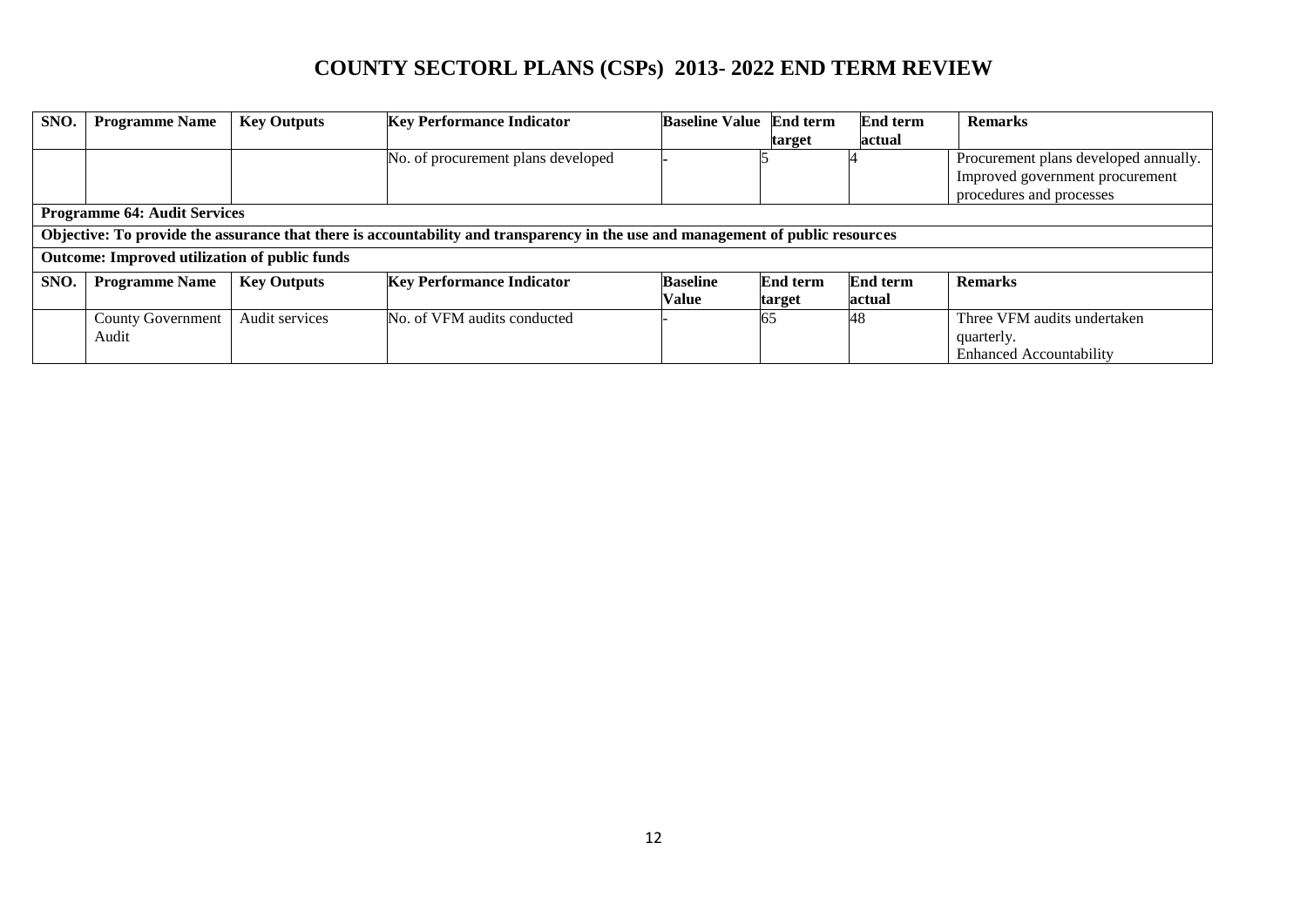#### **5. GENDER, CULTURE, YOUTH AND SPORTS**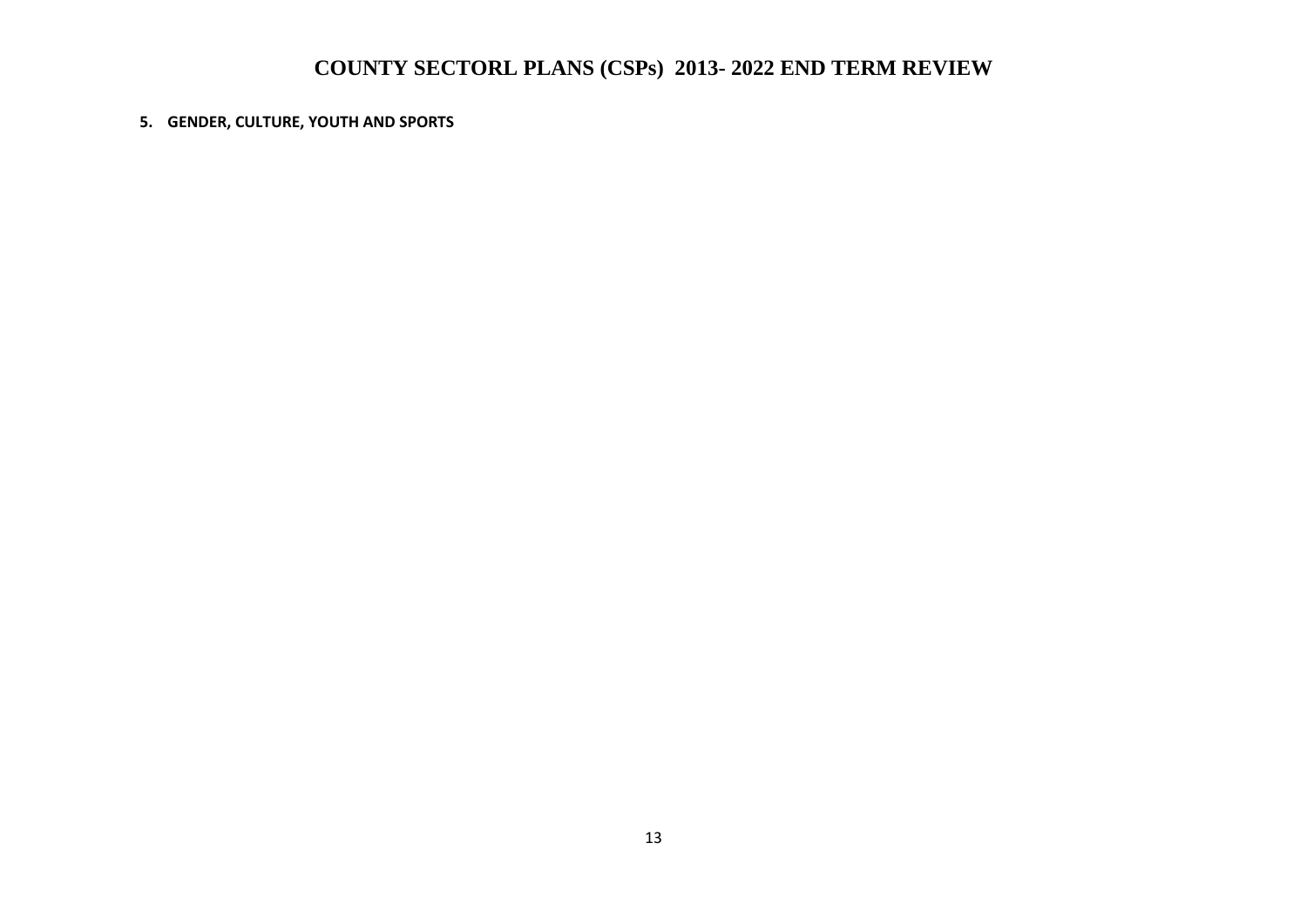|              | <b>GENDER, CULTURE, YOUTH AND SPORTS</b>                                                                                                                  |                                                                                 |                           |                                          |                                       |                  |                                                                                                                                                                                                                                                |  |  |  |  |
|--------------|-----------------------------------------------------------------------------------------------------------------------------------------------------------|---------------------------------------------------------------------------------|---------------------------|------------------------------------------|---------------------------------------|------------------|------------------------------------------------------------------------------------------------------------------------------------------------------------------------------------------------------------------------------------------------|--|--|--|--|
|              |                                                                                                                                                           | Programme name: Culture and Creative Industries Development and Management      |                           |                                          |                                       |                  |                                                                                                                                                                                                                                                |  |  |  |  |
|              | Objective : To ensure the Development and maintenance of heritage infrastructure that support county revenue as well as increase participation in culture |                                                                                 |                           |                                          |                                       |                  |                                                                                                                                                                                                                                                |  |  |  |  |
| SNO.         | <b>Key Outcome</b>                                                                                                                                        | <b>Outcome Indicator</b>                                                        | <b>Unit of</b><br>measure | <b>Baseline</b><br><b>Value</b><br>2013- | <b>End term</b><br>target 2022 actual | End term<br>2022 | <b>Remarks</b>                                                                                                                                                                                                                                 |  |  |  |  |
| $\mathbf{1}$ | Improved heritage<br>, culture<br>knowledge,<br>appreciation and<br>conservation                                                                          | <b>Historical Cultural sites</b><br>constructed and maintained                  | No                        | $\Omega$                                 | 9                                     | $\overline{2}$   | The Department identified and developed 2<br>historical sites at Elija Wanameme mausoleum, and<br>Sudi Namachanja<br>The operationalization of these historical sites will<br>generate income for the county and enhance cultural<br>knowledge |  |  |  |  |
|              |                                                                                                                                                           | A Multipurpose cultural centre<br>constructed and equipped                      | N <sub>o</sub>            | $\theta$                                 |                                       |                  | Ongoing construction of sang'alo multipurpose<br>cultural centre                                                                                                                                                                               |  |  |  |  |
|              |                                                                                                                                                           | Community cultural festivals<br>organized and conducted in the<br>County        | $\overline{N_{O}}$        | $\mathbf{0}$                             | 6                                     | 6                | The county participated in various cultural activities<br>to promote cultural diversity, cohesion and learn best<br>practice in cultural preservation                                                                                          |  |  |  |  |
|              |                                                                                                                                                           | Cultural exchange programmes<br>organized (regional, local and<br>international | $\overline{\text{No}}$    | $\Omega$                                 | 20                                    | 6                |                                                                                                                                                                                                                                                |  |  |  |  |
|              |                                                                                                                                                           | % of Cultural groups mobilised<br>and registered                                | No.                       | $\Omega$                                 | 100                                   | 50%              |                                                                                                                                                                                                                                                |  |  |  |  |
|              |                                                                                                                                                           | Participated in KICOSCA &<br><b>EALASCA</b> games                               | N <sub>o</sub>            | $\Omega$                                 | 20                                    | 18               |                                                                                                                                                                                                                                                |  |  |  |  |
|              |                                                                                                                                                           | Participated in Kenya cultural<br>music festivals                               | N <sub>o</sub>            | $\boldsymbol{0}$                         | 10                                    | $\overline{4}$   |                                                                                                                                                                                                                                                |  |  |  |  |
|              |                                                                                                                                                           | Celebrated herbal medicine day                                                  | N <sub>o</sub>            | $\Omega$                                 | 10                                    | 10               | Celebrations are done in mabanga                                                                                                                                                                                                               |  |  |  |  |
|              |                                                                                                                                                           | Heroes and heroine identified and<br>recognised                                 | no                        | $\boldsymbol{0}$                         | 45                                    | 15               | 15 Heroes and heroine identified but not honoured<br>due to lack of culture and heritage policy                                                                                                                                                |  |  |  |  |
|              |                                                                                                                                                           | Programme name : Gender Equality and Empowerment of vulnerable groups           |                           |                                          |                                       |                  |                                                                                                                                                                                                                                                |  |  |  |  |
|              |                                                                                                                                                           | Objective: To empower women and other community groups                          |                           |                                          |                                       |                  |                                                                                                                                                                                                                                                |  |  |  |  |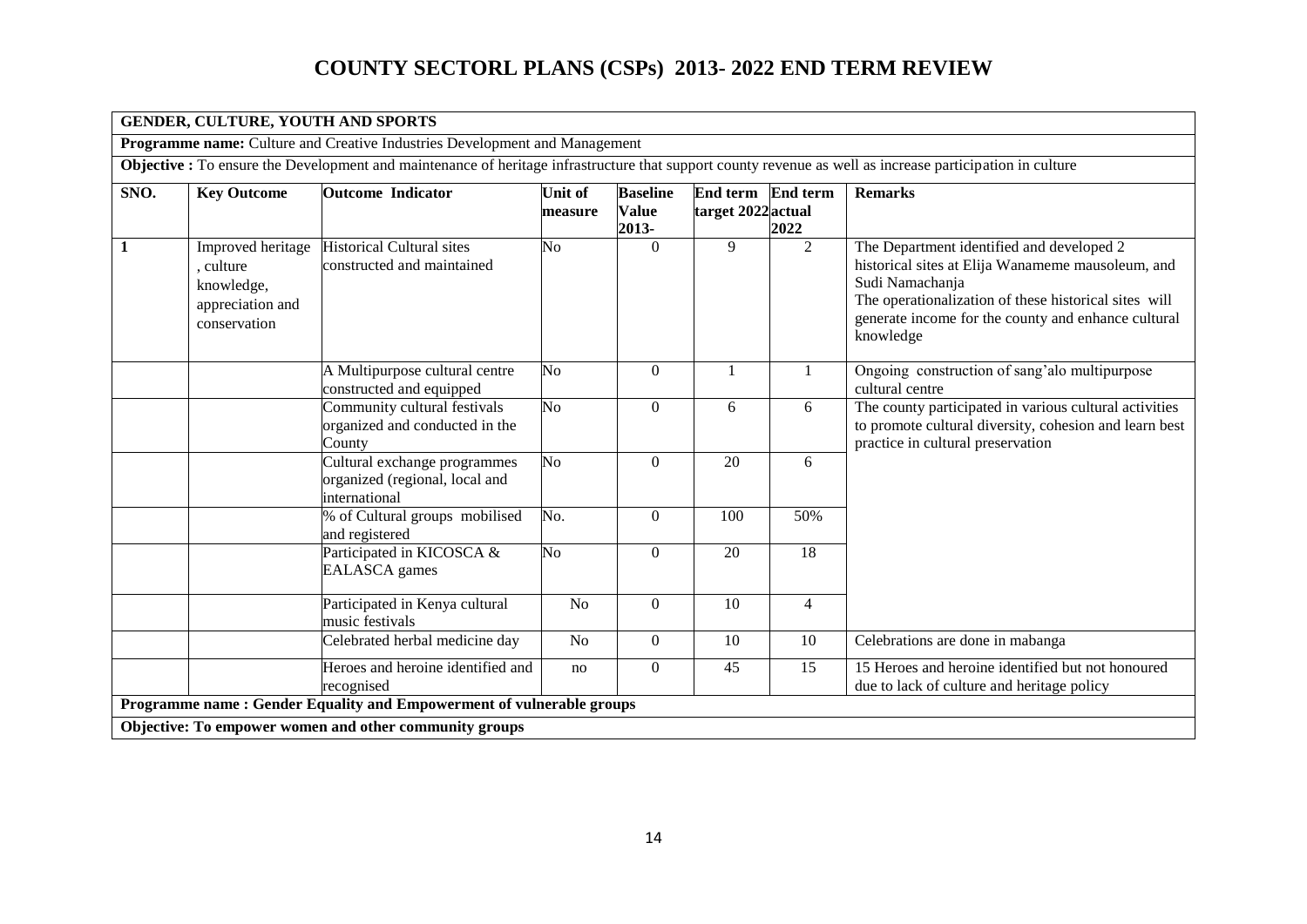|            | Increased<br>appreciation of<br>gender equality,<br>and freedom from<br>discrimination of<br>vulnerable groups | Gender technical working group<br>(GTWG) operationalised     | No              | $\mathbf{0}$     | 10              | 10               | Formed and operationalised GTWG in all 9 sub-<br>county and one at the headquarter to respond to<br>increasing cases of GBV in the county                                            |
|------------|----------------------------------------------------------------------------------------------------------------|--------------------------------------------------------------|-----------------|------------------|-----------------|------------------|--------------------------------------------------------------------------------------------------------------------------------------------------------------------------------------|
|            |                                                                                                                | National and international days<br>celebrated                | No.             | $\Omega$         | 35              | 15               | Celebrated ie International women days,<br>International Disability days and the day of an<br>African child to create awareness on issues related to<br>the theme of the celebration |
|            |                                                                                                                | Women Groups funded                                          | No              | $\Omega$         | 3000            | 495              | Promoted economic empowerment of women by<br>enhancing access to affordable credit.                                                                                                  |
|            |                                                                                                                | % of PWDS provided with<br>assistive devices                 | $\%$            | $\Omega$         | 100%            | $\overline{0}$   | Lack of funding affected implementation of these                                                                                                                                     |
|            |                                                                                                                | PWDs provided with scholarship's No.                         |                 | $\mathbf{0}$     | $\overline{30}$ | $\overline{0}$   | initiatives                                                                                                                                                                          |
|            |                                                                                                                | Child protection centre established No                       |                 | $\mathbf{0}$     | $\overline{0}$  | $\overline{0}$   |                                                                                                                                                                                      |
|            |                                                                                                                | Construction of Bungoma Women No.<br>Empowerment academy     |                 | $\mathbf{0}$     | $\mathbf{1}$    | $\boldsymbol{0}$ |                                                                                                                                                                                      |
|            |                                                                                                                | Programme Name: Sports and Talent development and management |                 |                  |                 |                  |                                                                                                                                                                                      |
| Objective: |                                                                                                                | To nurture young talents in sports                           |                 |                  |                 |                  |                                                                                                                                                                                      |
|            | To develop<br>facilities for<br>recreation                                                                     | Masinde Muliro Stadium<br>constructed/Modernized             | $\%$            | 10%              | !00%            | 80%              | These facilities will enhance identification and<br>promotion of<br>talent in different sporting fields in the County.                                                               |
|            |                                                                                                                | Establishment of high altitude<br>training centre at Kaptama | $\overline{\%}$ | $\Omega$         | 100%            | 80%              |                                                                                                                                                                                      |
|            |                                                                                                                | Sub-county stadia constructed                                | No              | $\overline{0}$   | $\overline{4}$  | $\overline{3}$   |                                                                                                                                                                                      |
|            |                                                                                                                | Program name: Sports and Talent development and management   |                 |                  |                 |                  |                                                                                                                                                                                      |
|            | Objective: To nurture young talents in sports                                                                  |                                                              |                 |                  |                 |                  |                                                                                                                                                                                      |
|            |                                                                                                                | Established county sports clubs<br>supported                 | $\rm No$        | $\mathbf{0}$     | 45              | $\overline{2}$   | These initiatives enhanced identification and<br>promotion of                                                                                                                        |
|            |                                                                                                                | Sports and talent academies<br>established                   | N <sub>o</sub>  | $\Omega$         | 9               | $\overline{0}$   | talent in different sporting fields in the County.                                                                                                                                   |
|            |                                                                                                                | Sports talent identification<br>programme                    | N <sub>o</sub>  | $\boldsymbol{0}$ | 45              | 1                | However low funding hampered achievements of the<br>targets                                                                                                                          |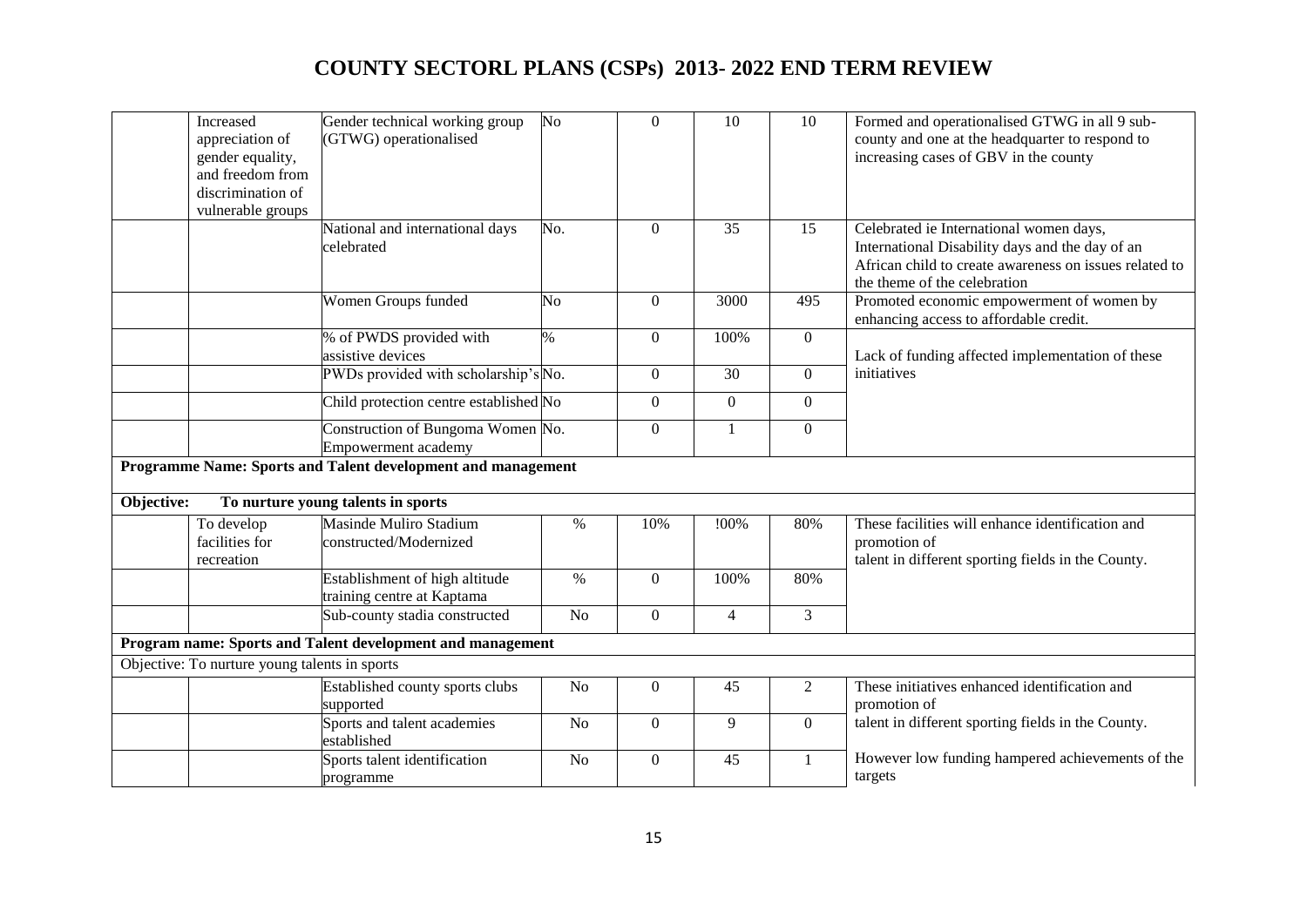|                                          | Annual Ward games held in the<br>community                          | N <sub>0</sub> | $\Omega$       | 45             | 45             | There is need for the county government to direct<br>resources towards these and more initiatives to                                        |
|------------------------------------------|---------------------------------------------------------------------|----------------|----------------|----------------|----------------|---------------------------------------------------------------------------------------------------------------------------------------------|
|                                          | KYISA games organized and<br>participated                           | N <sub>o</sub> | $\Omega$       | 5              | $\overline{2}$ | promote talent.                                                                                                                             |
|                                          | Programme: Youth Empowerment and Development                        |                |                |                |                |                                                                                                                                             |
|                                          | <b>Objective</b> : To enhance the socioeconomic status of the youth |                |                |                |                |                                                                                                                                             |
| To enhance social<br>status of the youth | Youth mentored                                                      | N <sub>o</sub> | $\overline{0}$ | 450            | 350            | Trained and mentored youths on Ajira digital work<br>program                                                                                |
|                                          | % of work completed for<br>construction of youth centre             | $\%$           | $\Omega$       | 100            | 100            | Maeni youth centre complete. Equipping for<br>operationalization was ongoing.                                                               |
|                                          | Youth sensitized on crime, drugs<br>and substance abuse             | N <sub>o</sub> | $\theta$       | 4500           | 1000           | Fell below the target due to low funding                                                                                                    |
|                                          | Youth employment scheme<br>established                              | N <sub>o</sub> | $\theta$       | $\overline{1}$ |                | Bungoma county youth empowerment fund<br>established to enhance access to credit by the youth.                                              |
|                                          | Youth groups accessing youth<br>funds                               | N <sub>o</sub> | $\theta$       | 3000           | 89             | The fund is not active due to low rate of loan<br>repayment and default level                                                               |
|                                          | Youth servicing loans                                               | $\%$           | $\Omega$       | 100            | 35             | Low rate repayment attributed to the fact that the<br>group deemed the loan as grants from county<br>government                             |
|                                          | Youth engaged on short term job<br>programme                        | no             | $\theta$       | 2250           | 225            | The County Government engaged youth in all the<br>wards to fumigate market and all health centres<br>during the covid 19 pandemic out-break |
|                                          | Internet and logistic centre<br>established                         | No             | $\Omega$       | 10             |                | Established an ICT training center in Bungoma town<br>in partnership with centum investment to enhance<br>youth ICT skills.                 |
|                                          |                                                                     |                |                |                |                |                                                                                                                                             |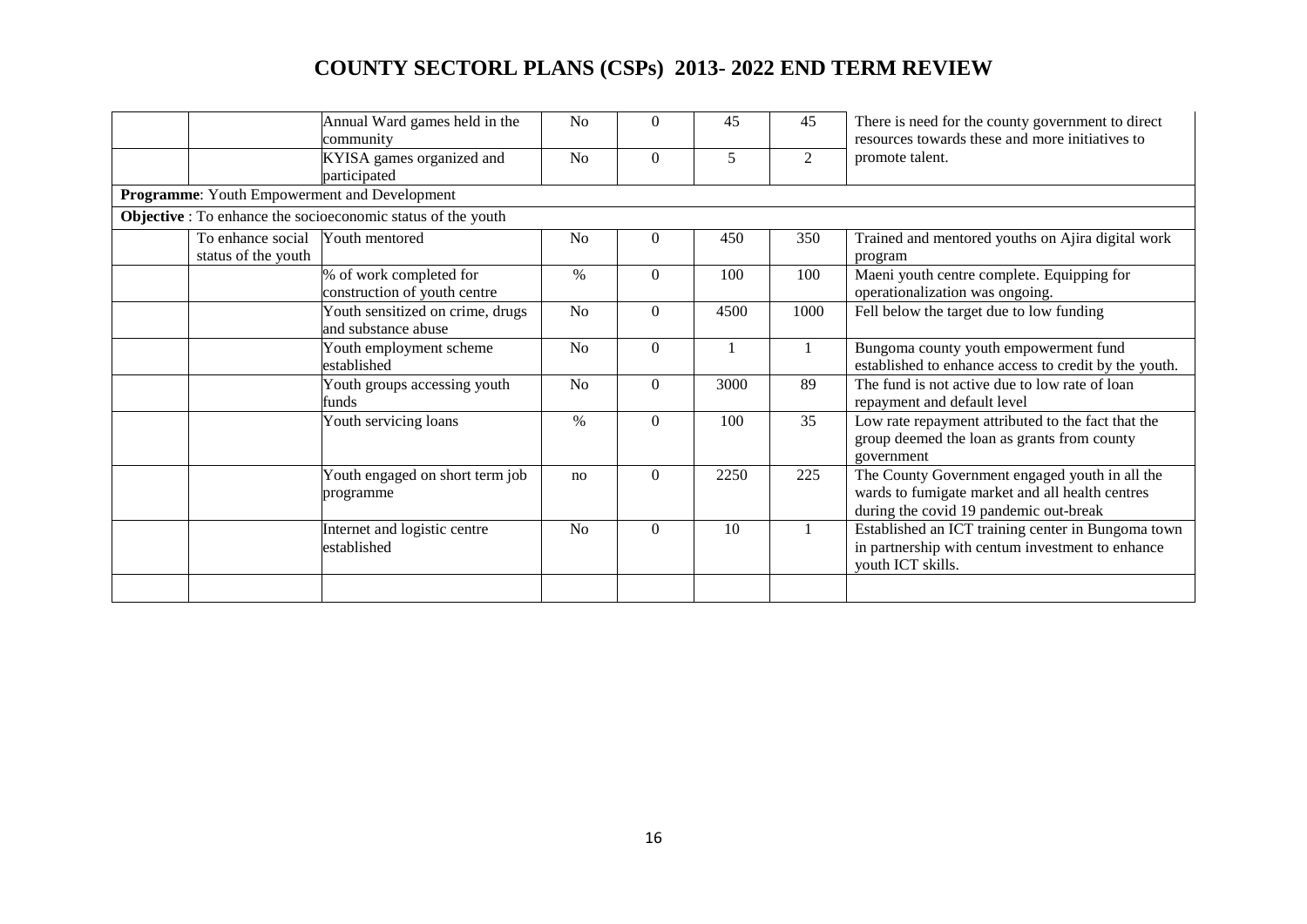#### **6. HEALTH AND SANITATION**

| S/no                     | <b>Key Outcome</b>                                 | <b>Outcome Indicator</b>                                                                                            | <b>Unit of</b>    | <b>Baseline</b><br><b>Value</b> | <b>End term</b>  | <b>End term</b><br>actual | <b>Remarks</b>                                                                                                   |  |
|--------------------------|----------------------------------------------------|---------------------------------------------------------------------------------------------------------------------|-------------------|---------------------------------|------------------|---------------------------|------------------------------------------------------------------------------------------------------------------|--|
|                          | Programme: Curative and Rehabilitative health      |                                                                                                                     | measure           |                                 | target           |                           |                                                                                                                  |  |
|                          |                                                    |                                                                                                                     |                   |                                 |                  |                           |                                                                                                                  |  |
|                          |                                                    | Objective: Provide essential health care that are affordable, equitable, accessible and responsive to client needs. |                   |                                 |                  |                           |                                                                                                                  |  |
|                          | Improved Access to<br><b>Essential Health Care</b> | % reduction in Facility based<br>Death rate                                                                         | $\%$              | N <sub>o</sub><br>data          | $\boldsymbol{0}$ |                           | The increased access was attributed<br>to availability of health personnel,                                      |  |
|                          | Ree                                                | Increase of doctors (number)<br>per100,000<br>population                                                            | Ratio             | 2.30                            | 4.0              | 2.99                      | essential supplies and increased<br>investment in health infrastructure<br>Key outputs include                   |  |
|                          |                                                    | Increase of nurses(number)<br>per100,000<br>population                                                              | Ratio             | 20.29                           | 35               | 27                        | 172 Health personnel<br>i.<br>employed<br>ii.<br>6 Health facilities                                             |  |
|                          |                                                    | Number of inpatients (admissions)<br>Under 5                                                                        | No.               | 313,954                         | 329,651          | 370,337                   | operationalized<br>iii.<br>20 Health facilities                                                                  |  |
|                          |                                                    | Number of inpatients (admissions)<br>over 5                                                                         | No.               | 13,661                          | 21,278           | 28,222                    | equipped                                                                                                         |  |
|                          |                                                    | No. of new outpatient female client                                                                                 | $\overline{No}$ . | 519,768                         | 661,131          | 979,897                   |                                                                                                                  |  |
|                          |                                                    | No. of new outpatient male client                                                                                   | No.               | 397,010                         | 437,703          | 756,571                   |                                                                                                                  |  |
|                          |                                                    | Programme: Reproductive, Maternal, New- Born and Adolescent Health                                                  |                   |                                 |                  |                           |                                                                                                                  |  |
|                          |                                                    | Objective: Increase access to maternal and child health services                                                    |                   |                                 |                  |                           |                                                                                                                  |  |
|                          | Improved maternal<br>and child health<br>services  | Reduction in maternal and child<br>death rate                                                                       | $\%$              | 8.6                             | $\Omega$         | 0.07                      | This was attributed to late access to<br>health facilities, complications<br>developed during and after delivery |  |
|                          | <b>Programme: Preventive and Promotive Health</b>  |                                                                                                                     |                   |                                 |                  |                           |                                                                                                                  |  |
|                          |                                                    | Objective: Halt, and reverse the rising burden of non-communicable conditions and eliminate communicable conditions |                   |                                 |                  |                           |                                                                                                                  |  |
| Reduc<br>ed<br>comm      | <b>Reduced HIV-AIDS</b><br>prevalence.             | % reduction in<br>HIV prevalence                                                                                    | $\%$              | 3.2                             | $\Omega$         | 2.8                       | The 0.4% decrease was attributed to<br>more investment on reduction of<br>HIV/AIDS.                              |  |
| unicab<br>le and<br>non- |                                                    |                                                                                                                     |                   |                                 |                  |                           | However, Covid 19 outbreak<br>affected donor funding especially<br>from 2019/20 financial year.                  |  |
| comm<br>unicab           | Reduce TB<br>prevalence                            | % of TB patients completing<br>treatment                                                                            | $\%$              | 89                              | 100              | 90                        | The significant increase is attributed<br>donor supported.                                                       |  |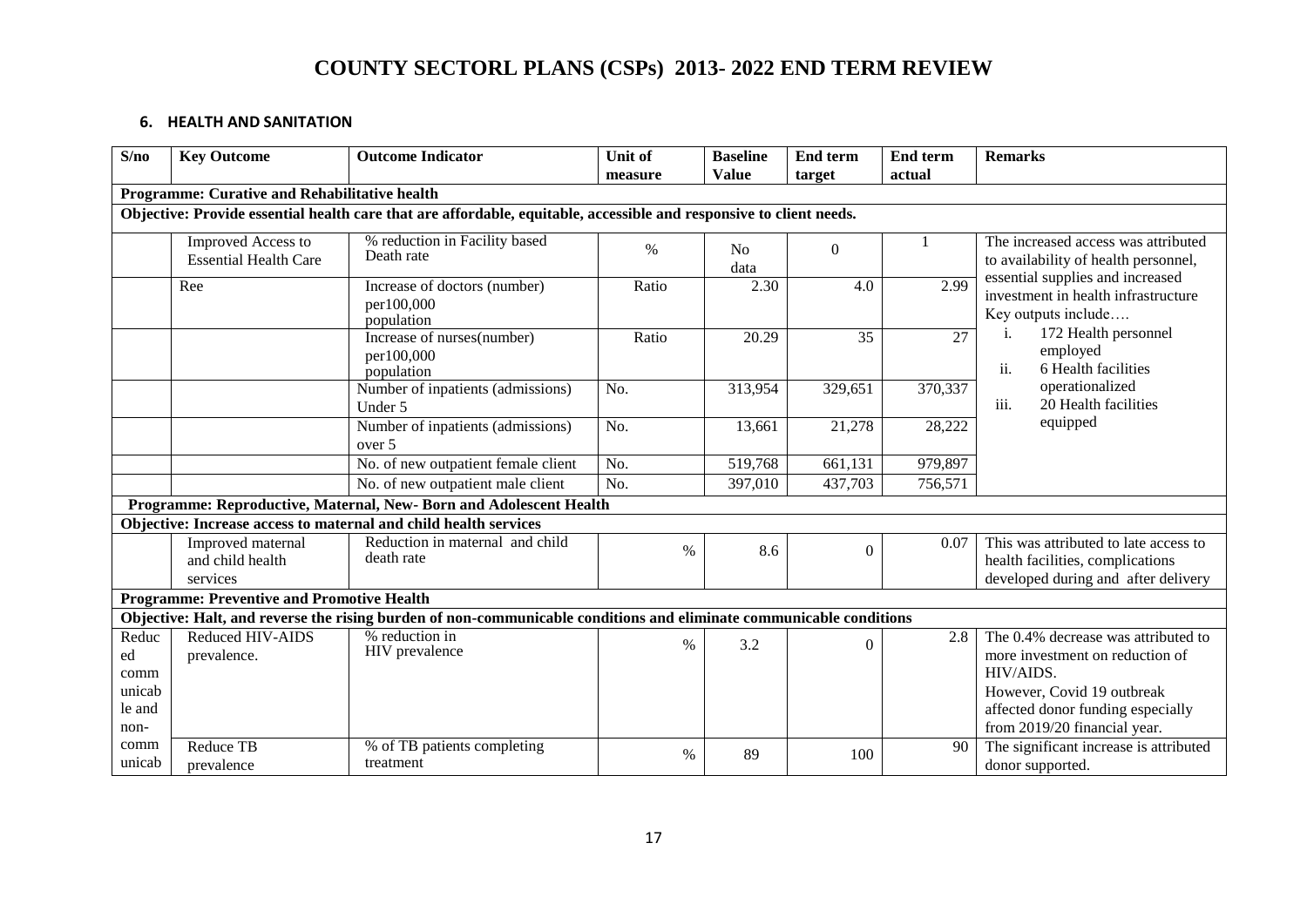| le.<br>burde<br>ns | Reduced malaria                                         | % reduction in malaria<br>prevalence<br>% increase in children under one | $\%$           | 27.2     |     | 19 | Mass net distribution to household<br>and pregnant women supplied with<br>nets reduced malaria infection |
|--------------------|---------------------------------------------------------|--------------------------------------------------------------------------|----------------|----------|-----|----|----------------------------------------------------------------------------------------------------------|
|                    | Increased immunization<br>coverage                      | year fully immunized                                                     | $\%$           | 72       | 100 | 68 | Covid 19 containment measures<br>affected access to immunization                                         |
|                    |                                                         | Programme: County referral and specialized health services               |                |          |     |    |                                                                                                          |
|                    | Objective: To offer quality specialized health services |                                                                          |                |          |     |    |                                                                                                          |
|                    | Enhanced provision<br>of specialized health<br>services | Increased no. of specialized<br>health services provided                 | N <sub>0</sub> | $\Omega$ |     |    | Enhanced provision of renal, dental,<br>optical and X ray services                                       |
|                    | <b>Programme: Sanitation management</b>                 |                                                                          |                |          |     |    |                                                                                                          |
|                    |                                                         | <b>Objective: Improved Sanitation Standards in Urban and Rural areas</b> |                |          |     |    |                                                                                                          |
|                    | <b>Enhanced sanitation</b><br>management services       | % increase in sanitation facility<br>coverage                            | $\%$           | 50       | 100 | 67 | Covid 19 containment measures<br>significantly increased sanitation                                      |
|                    |                                                         | % increase insanitation facilities<br>functionality                      | $\%$           | 50       | 100 | 67 |                                                                                                          |
|                    |                                                         | % increase in population<br>sensitized on WASH                           | $\%$           | 60       | 100 | 80 |                                                                                                          |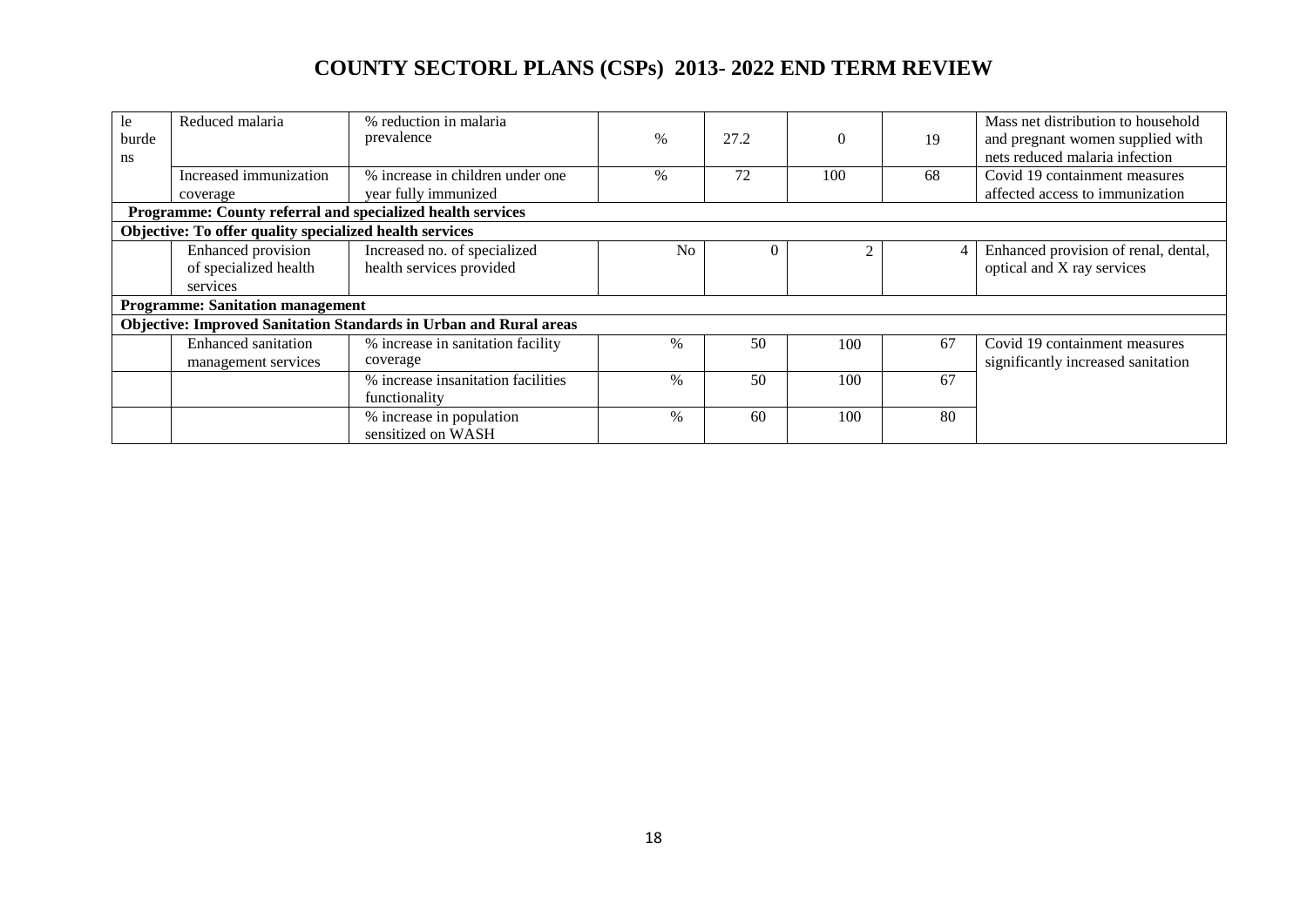#### **7. LANDS, URBAN, PHYSICAL PLANNING AND HOUSING**

| <b>Sub Programme</b><br><b>Name</b>                                              | <b>Key Outcome</b>                                               | <b>Key Outcome</b><br>indicators                                                                        | Unit of<br>measure        | <b>Baseline</b><br><b>Value</b> | <b>End Term</b><br><b>Target</b> | <b>End Term</b><br><b>Actual</b> | <b>Remarks</b>                                                                                                                                                                                                                                                                                                                                     |
|----------------------------------------------------------------------------------|------------------------------------------------------------------|---------------------------------------------------------------------------------------------------------|---------------------------|---------------------------------|----------------------------------|----------------------------------|----------------------------------------------------------------------------------------------------------------------------------------------------------------------------------------------------------------------------------------------------------------------------------------------------------------------------------------------------|
|                                                                                  |                                                                  | Programme 6: Land resource survey/ mapping and management                                               |                           |                                 |                                  |                                  |                                                                                                                                                                                                                                                                                                                                                    |
|                                                                                  | Objective : To provide a coordinated approach to land use        |                                                                                                         |                           |                                 |                                  |                                  |                                                                                                                                                                                                                                                                                                                                                    |
| Improved land use<br>Survey of<br>government land<br>and management<br>practices |                                                                  | % increase in public<br>institutions mapped and<br>adjudicated<br>% increase in HH with                 | $\%$<br>$\%$              |                                 | 100<br>100                       | 70%<br>50%                       | Survey services - markets and urban centers surveyed,<br>GIS Lab established, 10 survey equipment purchased,<br>surveying of public land, boundary disputes and court<br>cases resolved, town and urban areas boundaries<br>established /re-established                                                                                            |
|                                                                                  |                                                                  | the title deeds<br>% reduction in disputes<br>involving land                                            | $\%$                      |                                 | 100                              | 60                               |                                                                                                                                                                                                                                                                                                                                                    |
| Land acquisition                                                                 |                                                                  | Number of acres<br>purchased for land bank<br>and land for specific<br>development projects             | Acres                     |                                 | 170                              | 61                               | Land inventory prepared - registered public land,<br>public land title deeds processed.<br>Land purchased for:<br>40 acres for land bank, relocation of Chepkubee<br>traders(1 acre), construction of Maliki auction<br>ring (1acre), construction of<br>dispensary(3acres), construction of ECDE<br>$classroom(4.4)$ , sports academy $(2a$ cres) |
|                                                                                  | <b>Programme 7: County physical planning services</b>            |                                                                                                         |                           |                                 |                                  |                                  |                                                                                                                                                                                                                                                                                                                                                    |
|                                                                                  |                                                                  | Objective: Fostering sustainable development by ensuring balance between open space and build up areas[ |                           |                                 |                                  |                                  |                                                                                                                                                                                                                                                                                                                                                    |
| Physical planning                                                                | Enhanced physical<br>planning urban<br>design and<br>development | Increased no of physical<br>and urban area plans<br>prepared                                            | N <sub>o</sub>            |                                 | 20                               | $+10$                            | Physical planning designs - 7 Integrated development<br>plans /physical development plans, 2 Valuation rolls<br>developed in draft form, one county spatial plan<br>county Land use Map,<br>Planning of<br>prepared,<br>town/urban centers                                                                                                         |
| <b>Programme Name</b>                                                            | Key outcome                                                      | <b>Key Outcome</b><br>indicators                                                                        | <b>Unit of</b><br>measure | <b>Baseline</b><br><b>Value</b> | End Term<br>Target               | <b>End Term</b><br><b>Actual</b> | <b>Remarks</b>                                                                                                                                                                                                                                                                                                                                     |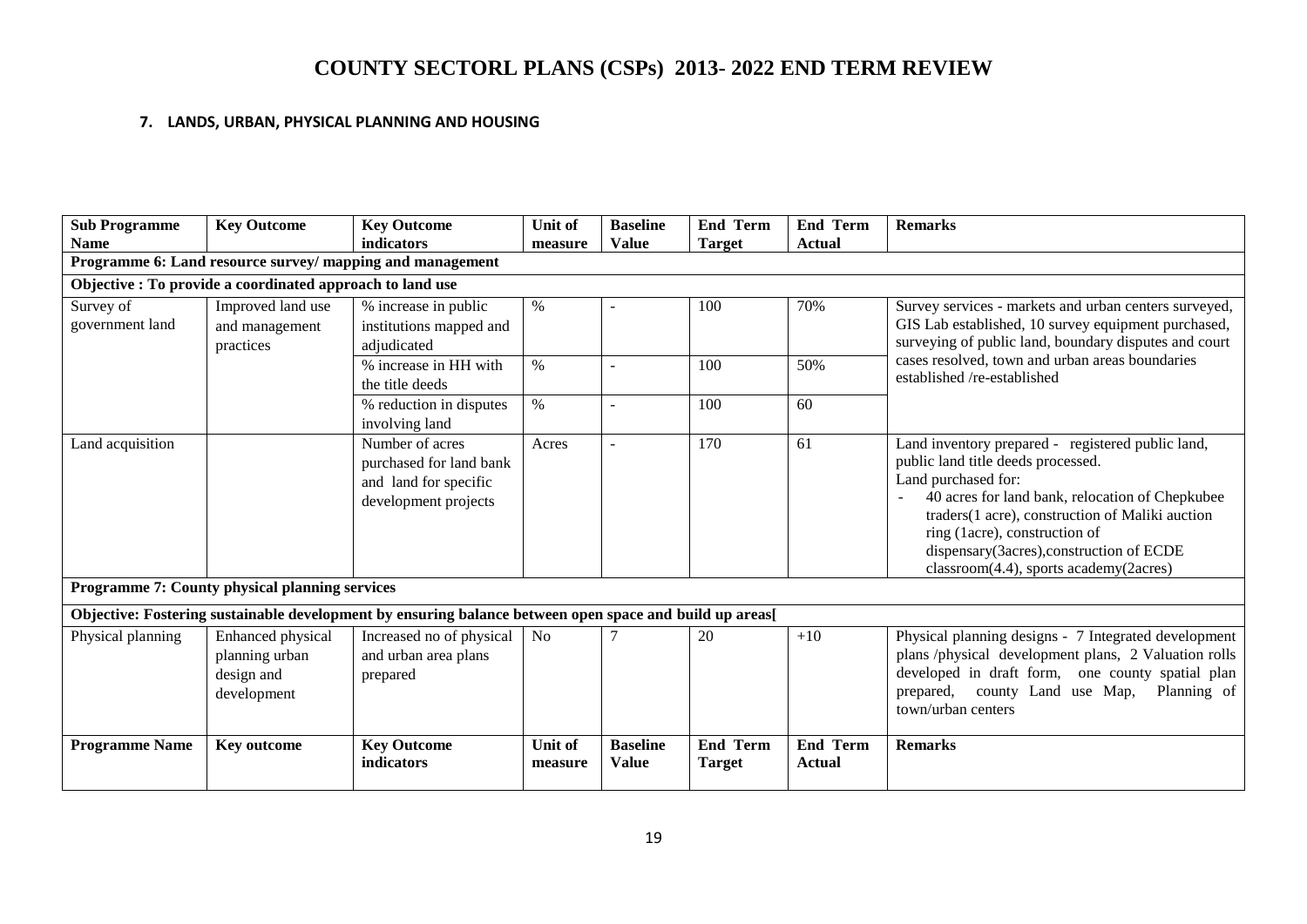|                                                                                                         | <b>Programme 22: Name: Housing Development and Management</b>                                            |                                                   |        |     |    |      |                                                                                                                                                                                          |  |  |  |  |
|---------------------------------------------------------------------------------------------------------|----------------------------------------------------------------------------------------------------------|---------------------------------------------------|--------|-----|----|------|------------------------------------------------------------------------------------------------------------------------------------------------------------------------------------------|--|--|--|--|
| Objective : To provide estate management services and increased access to affordable and decent housing |                                                                                                          |                                                   |        |     |    |      |                                                                                                                                                                                          |  |  |  |  |
| Housing<br>development and<br>management                                                                | Enhanced estate<br>management<br>services and<br>increased access in<br>affordable and<br>decent housing | Increase in in provision<br>of residential houses | Number | 406 | 80 | $+8$ | Estate services- (8) residential units were constructed<br>126 houses were renovated and refurbished, 70% of<br>houses were occupied, 100% of tenants paid rent, and<br>3 estates fenced |  |  |  |  |
| Housing Financing<br>and Developer                                                                      | increase in<br>affordable housing                                                                        | % increase of financing<br>through PPP            | $\%$   |     |    |      | Low investment in promotion of affordable housing<br>technology affected uptake.                                                                                                         |  |  |  |  |
| Services                                                                                                |                                                                                                          | % increase of financing<br>through PPP            | $\%$   |     |    |      |                                                                                                                                                                                          |  |  |  |  |
| Big 4 policy<br>planning                                                                                | Provision of<br>affordable housing                                                                       | Land for affordable<br>housing acquired           | acres  | 20  | 10 | 20   |                                                                                                                                                                                          |  |  |  |  |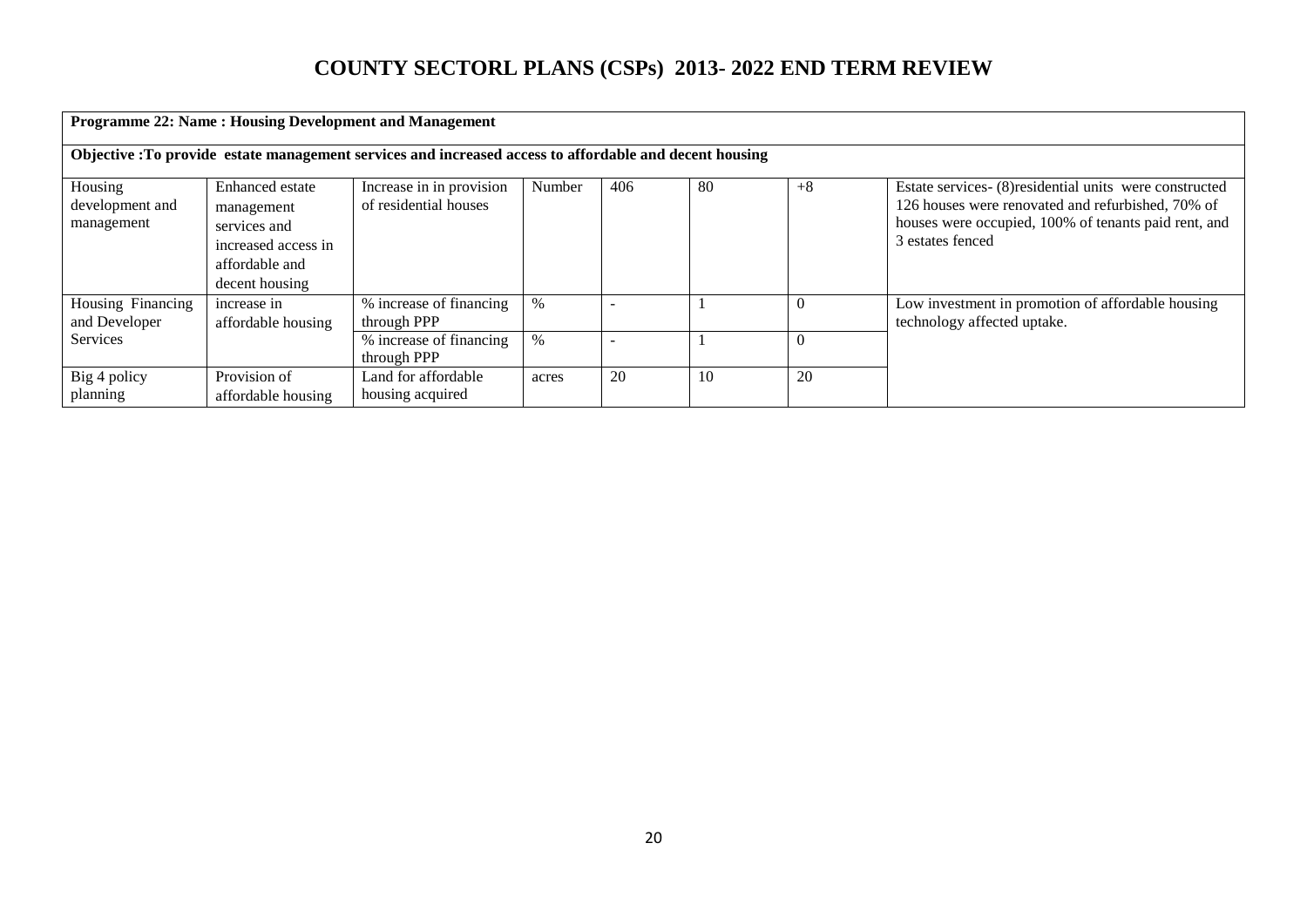#### **8. PUBLIC MANAGEMENT AND ADMINISTRATION**

| $S/N0$ . | <b>Key Output</b>                                                      | Key performance indicator                                                                                                                                 | <b>Baseline</b><br><b>Value</b><br>(2013) | <b>End Term</b><br><b>Target</b><br>(2022) | <b>End Term</b><br><b>Actual</b><br>(2022) | <b>Remarks</b>                                                                                        |
|----------|------------------------------------------------------------------------|-----------------------------------------------------------------------------------------------------------------------------------------------------------|-------------------------------------------|--------------------------------------------|--------------------------------------------|-------------------------------------------------------------------------------------------------------|
|          |                                                                        | Programme Name: Public sector information and communication technology management                                                                         |                                           |                                            |                                            |                                                                                                       |
|          |                                                                        | Objective: To develop, implement and monitor information communication technology policies and norms and standards that enable citizen centered services. |                                           |                                            |                                            |                                                                                                       |
|          | Information portal                                                     | Operational information portal                                                                                                                            |                                           |                                            |                                            | There is increased access to information as a result of                                               |
| 2.       | M&E visual dashboard                                                   | No. of M&E visual dashboard<br>installed                                                                                                                  |                                           | 3                                          |                                            | operationalization of the bulk messaging services and<br>installation of the M&E visual dashboard.    |
| 3.       | <b>Bulk messaging services</b>                                         | Operational bulk messaging services                                                                                                                       | $\sim$                                    |                                            |                                            | However, the department intends to commit more<br>resources towards increasing access to information. |
| 4.       | Server room                                                            | Server room upgraded                                                                                                                                      |                                           |                                            |                                            | Security of County Government information has<br>been enhanced.                                       |
| 5.       | County data center                                                     | Functional County data center                                                                                                                             |                                           |                                            |                                            | Increased ICT usage as a result of installation of                                                    |
| 6.       | Wi-Fi installation                                                     | % of HQ offices with Wi-Fi coverage                                                                                                                       |                                           | 100%                                       | 70%                                        | LAN, WAN and Wi-Fi has enhanced service                                                               |
| 7.       | LAN coverage                                                           | % of HQ offices with LAN coverage                                                                                                                         |                                           | 100%                                       | 100%                                       | delivery.                                                                                             |
| 8.       | WAN coverage                                                           | % of sub county offices with WAN<br>coverage                                                                                                              |                                           | $\mathbf Q$                                | 3                                          | More investment is required to enhance ICT<br>coverage.                                               |
| 9.       | ICT Hub at Matili TTC                                                  | <b>Functional ICT Hub</b>                                                                                                                                 | $\sim$                                    |                                            |                                            |                                                                                                       |
| 10.      | ICT policy                                                             | ICT policy in place and implemented                                                                                                                       |                                           |                                            |                                            |                                                                                                       |
| 11.      | ICT connection in learning<br>institutions                             | % of learning institutions with ICT                                                                                                                       |                                           | 100%                                       |                                            |                                                                                                       |
| 12.      | Community ICT/ digital                                                 | No. of community ICT/ digital                                                                                                                             |                                           | 9                                          |                                            |                                                                                                       |
|          | centers                                                                | centers                                                                                                                                                   |                                           |                                            |                                            |                                                                                                       |
| 13.      | <b>CCTV</b> installation                                               | % of office with CCTV                                                                                                                                     |                                           | 100%                                       | 30%                                        | Security of County Government assets has been                                                         |
| 14.      | Asset tagging system                                                   | Functional Asset tagging system                                                                                                                           |                                           |                                            |                                            | enhanced due CCTV installation.                                                                       |
| 15.      | Geographic Information                                                 | Functional Geographic Information                                                                                                                         |                                           |                                            |                                            | More investment is required to enhance security of                                                    |
|          | System (GIS)                                                           | System (GIS)                                                                                                                                              |                                           |                                            |                                            | County assets.                                                                                        |
|          |                                                                        | Programme: Human resource and records management and development                                                                                          |                                           |                                            |                                            |                                                                                                       |
|          |                                                                        | Objective: To develop, implement and monitor human resource management policies.                                                                          |                                           |                                            |                                            |                                                                                                       |
|          | Records management system                                              | Records management system                                                                                                                                 |                                           |                                            |                                            | This has enhanced Human resource management                                                           |
| 2.       | Human resource management                                              | Human resource management system                                                                                                                          |                                           |                                            |                                            |                                                                                                       |
|          | system                                                                 |                                                                                                                                                           |                                           |                                            |                                            |                                                                                                       |
|          | Programme: Service delivery and organizational transformation          |                                                                                                                                                           |                                           |                                            |                                            |                                                                                                       |
|          | Objective: To promote the implementation of effective service delivery |                                                                                                                                                           |                                           |                                            |                                            |                                                                                                       |
| 1.       | Plots for construction of ward                                         | No. of plots procured for construction                                                                                                                    | 12                                        | 45                                         | 12                                         |                                                                                                       |
|          | administration offices                                                 | of ward administration offices                                                                                                                            |                                           |                                            |                                            |                                                                                                       |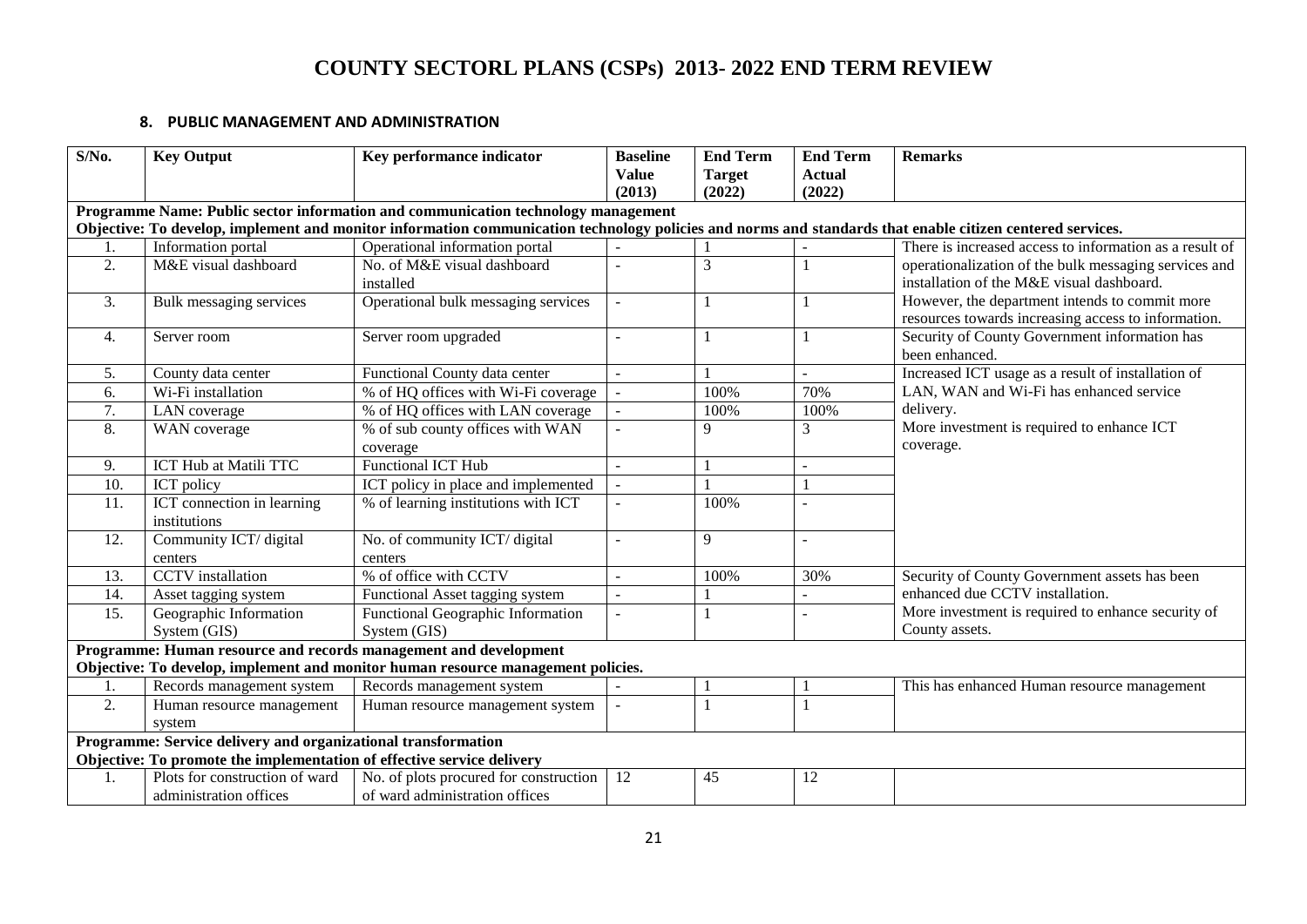| $S/N0$ . | <b>Key Output</b>                                                     | Key performance indicator                                                                                           | <b>Baseline</b><br><b>Value</b><br>(2013) | <b>End Term</b><br><b>Target</b><br>(2022) | <b>End Term</b><br><b>Actual</b><br>(2022) | <b>Remarks</b>                                                                                                                                                                                                           |
|----------|-----------------------------------------------------------------------|---------------------------------------------------------------------------------------------------------------------|-------------------------------------------|--------------------------------------------|--------------------------------------------|--------------------------------------------------------------------------------------------------------------------------------------------------------------------------------------------------------------------------|
| 2.       | Ward administration offices                                           | No. of Ward administration offices<br>constructed                                                                   |                                           | 45                                         | 10                                         | Public service delivery has been enhanced by<br>construction of ward administration offices and face-                                                                                                                    |
| 3.       | Sub county administration<br>offices                                  | No. of Sub County administration<br>offices constructed                                                             |                                           | 9                                          |                                            | lifting of the county HQs.<br>More investment is required for acquiring of land and                                                                                                                                      |
| 4.       | Huduma/ information centers                                           | No. of Huduma/ Information centers<br>constructed                                                                   |                                           | 8                                          |                                            | construction of offices at sub county and ward levels.                                                                                                                                                                   |
| 5.       | Governor's and Deputy<br>Governor's official residence<br>constructed | No. of official residence constructed                                                                               |                                           | $\overline{2}$                             |                                            |                                                                                                                                                                                                                          |
| 6.       | County HQ landscaping and<br>refurbishment                            | County HQ refurbished and<br>landscaped                                                                             |                                           |                                            |                                            |                                                                                                                                                                                                                          |
|          | Programme: General Administration, Planning and Support Services      |                                                                                                                     |                                           |                                            |                                            |                                                                                                                                                                                                                          |
|          | Objective: To promote efficient service delivery                      |                                                                                                                     |                                           |                                            |                                            |                                                                                                                                                                                                                          |
|          | Buses and vans                                                        | No. of buses and vans procured                                                                                      |                                           | 11                                         |                                            | Low investment has hindered achievement of                                                                                                                                                                               |
| 2.       | Transport and mechanical<br>vard                                      | No. of transport and mechanical yard<br>operationalized                                                             |                                           |                                            |                                            | efficient transport services for county employees.                                                                                                                                                                       |
| 3.       | Strategic plan                                                        | Departmental strategic plan<br>formulated                                                                           |                                           | $\overline{2}$                             | 2                                          | Service delivery has been enhanced by formulation<br>of the strategic plan.                                                                                                                                              |
| 4.       | Office of the ombudsman                                               | Operational office of the ombudsman                                                                                 |                                           |                                            |                                            |                                                                                                                                                                                                                          |
| 5.       | Cleaning and security services                                        | Cleaning and security services<br>provided in all county offices                                                    |                                           | 100%                                       | 70%                                        | Service delivery has been enhanced. Inadequate<br>budgetary allocation has hampered provision of the<br>service in all county government offices.                                                                        |
|          | <b>Outcome: Informed Public</b>                                       | Programme: Public Participation, Civic Education and outreach services                                              |                                           |                                            |                                            |                                                                                                                                                                                                                          |
| 1.       | Civic education                                                       | Objective: To improve access and participation in County Government processes<br>No. of Civic education engagements | N/A                                       | 450                                        | 81                                         | Enhanced public knowledge on various aspects of the<br>constitution, devolution, democracy and individual<br>rights.<br>However, more resources should be channeled<br>towards civic education and public participation. |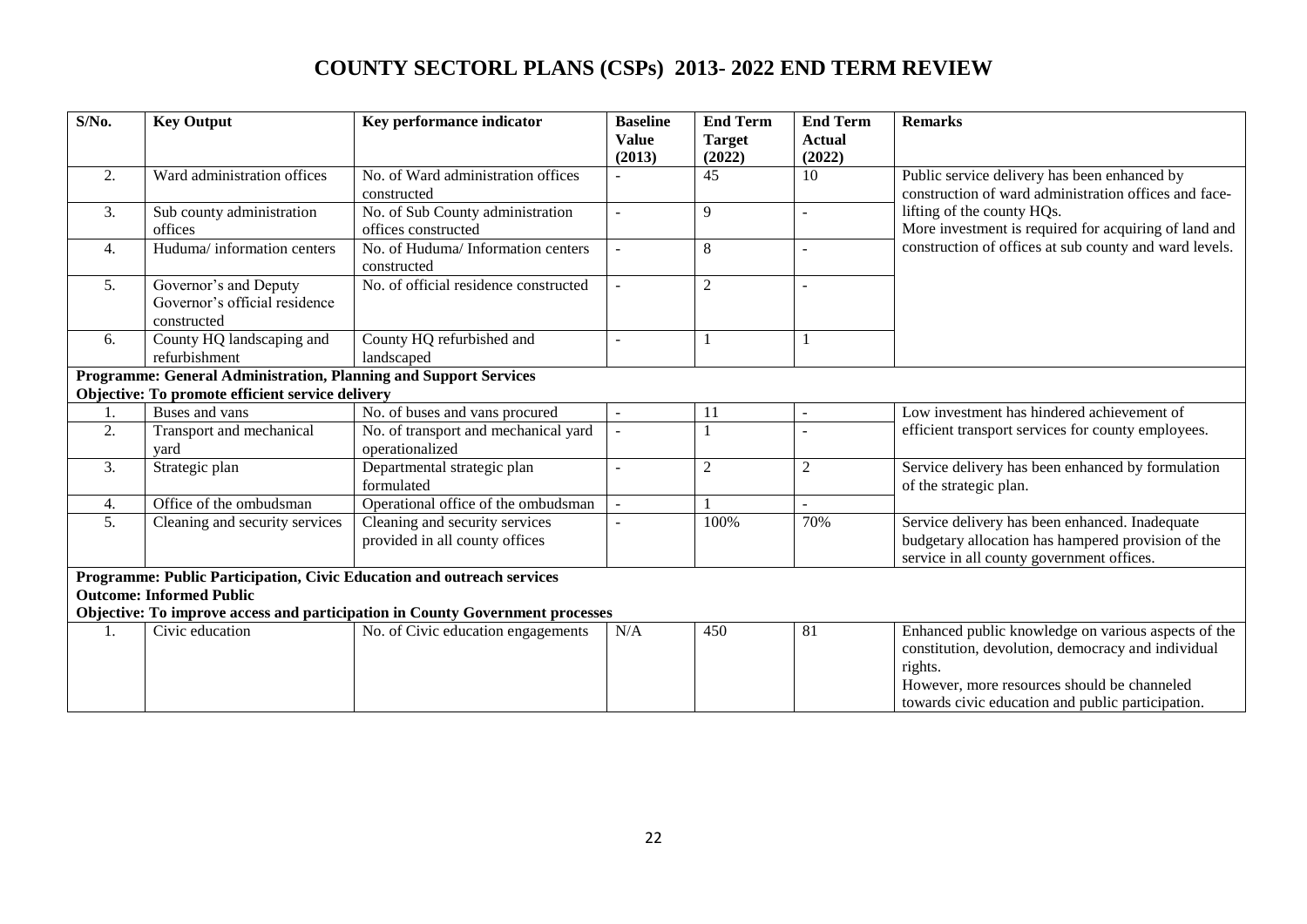#### **9. TOURISM, ENVIRONMENT, WATER AND NATURAL RESOURCES**

| Table 2 |                                                                              |                                                                             |                    |                               |                       |                    |                                                                                                                                                                                                                                                                                                                                                                                                                                                                                                                                                                                                                                                                      |  |  |  |  |
|---------|------------------------------------------------------------------------------|-----------------------------------------------------------------------------|--------------------|-------------------------------|-----------------------|--------------------|----------------------------------------------------------------------------------------------------------------------------------------------------------------------------------------------------------------------------------------------------------------------------------------------------------------------------------------------------------------------------------------------------------------------------------------------------------------------------------------------------------------------------------------------------------------------------------------------------------------------------------------------------------------------|--|--|--|--|
|         | Programme: Tourism product development and marketing                         |                                                                             |                    |                               |                       |                    |                                                                                                                                                                                                                                                                                                                                                                                                                                                                                                                                                                                                                                                                      |  |  |  |  |
|         | Objective: To identify, develop and market key tourism product in the county |                                                                             |                    |                               |                       |                    |                                                                                                                                                                                                                                                                                                                                                                                                                                                                                                                                                                                                                                                                      |  |  |  |  |
| SNo     | <b>Outcome</b>                                                               | <b>Outcome</b><br>indicator                                                 | Unit of<br>measure | <b>Baseline value</b><br>2013 | <b>Target</b><br>2022 | <b>Actual 2022</b> | <b>Remark</b>                                                                                                                                                                                                                                                                                                                                                                                                                                                                                                                                                                                                                                                        |  |  |  |  |
| 28      | Enhanced tourism sector<br>contribution to the gross<br>county product       | %age increase<br>in the<br>contribution of<br>tourism sector to<br>the GCP  | $\%$               | 0.7                           |                       | 0.7                | The change was attributed to the ongoing<br>development of Mt Elgon park entry gate, nature trail<br>and view point<br>The low number of tourist site developed is linked to<br>the lack of acquisition of land to develop these sites.<br>Key attributes towards achieving this outcome<br>include: development of tourist site, Hospitality<br>quality standards survey done to improve hotel<br>classifications and rating to improve marketing, MICE<br>events undertaken to market the county nationally and<br>globally.<br>The county needs to prioritize acquisition of strategic<br>sites for development that will attract revenue through<br>visitations. |  |  |  |  |
|         |                                                                              | Increase in no. of<br>hospitality<br>quality and<br>standard survey<br>done | Number             | $\overline{c}$                | 6                     |                    | The surveys assisted in mapping out the Countys<br>hospitality infrastructure and compliance levels.<br>there is need to fund the department to conclusively<br>carry out the surveys                                                                                                                                                                                                                                                                                                                                                                                                                                                                                |  |  |  |  |
|         |                                                                              | Increase in<br>Meetings<br>Incentives<br>Conferences and<br>Exhibitions     | Number             | 5                             | 6                     | 5                  | 5 mice events were undertaken over the long run.<br>These events market the county nationally as a tourist<br>destination which in turn leads to increased county<br>revenue                                                                                                                                                                                                                                                                                                                                                                                                                                                                                         |  |  |  |  |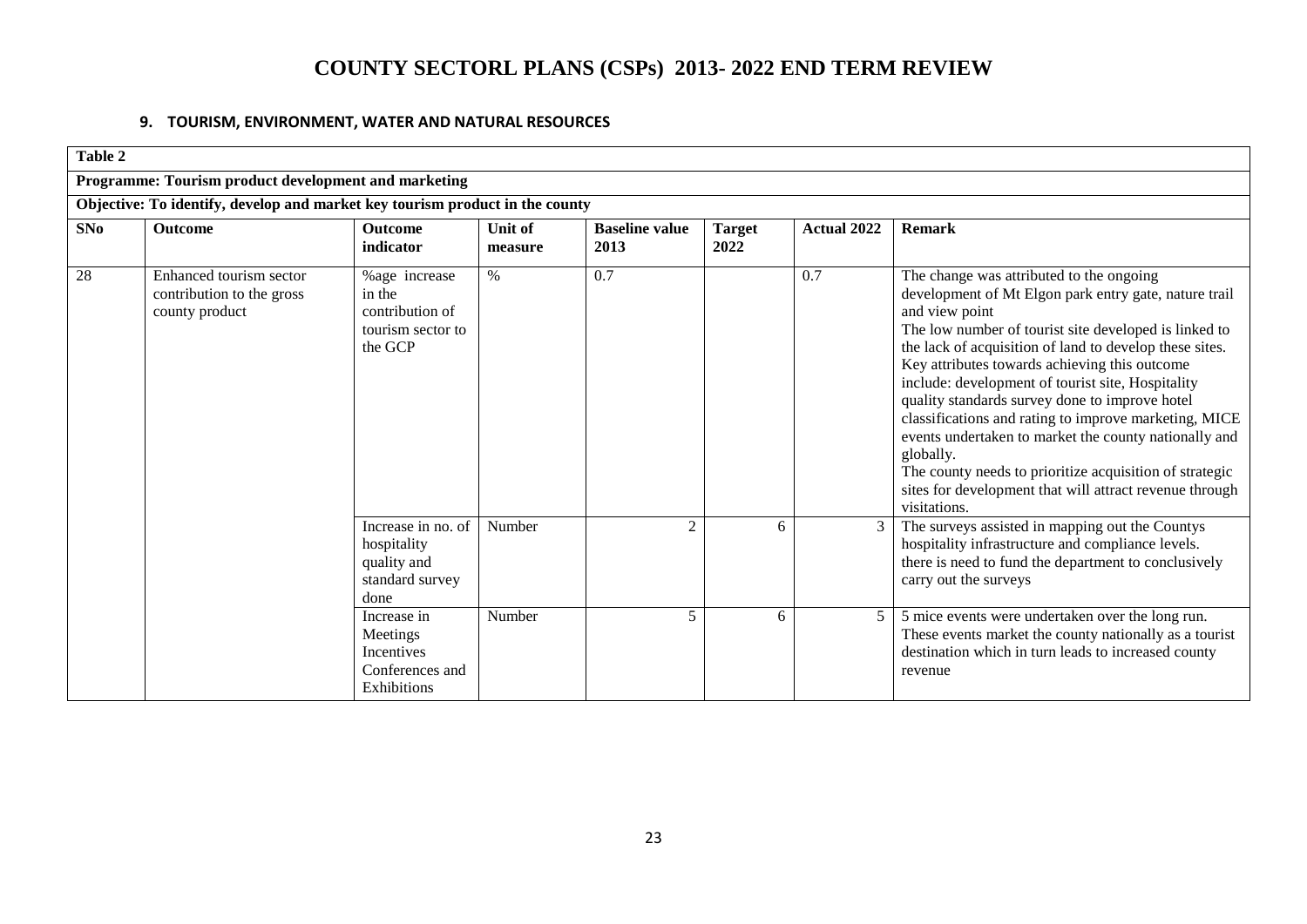#### **10. TRADE, ENERGY AND INDUSTRIALISATION**

| S/NO | Outcome                                                                                                                    | <b>Outcome</b>                                                                                              | Unit of                | <b>KPI</b>      |                  |                  | <b>Remarks</b>                                                                                                                                                                                                                        |
|------|----------------------------------------------------------------------------------------------------------------------------|-------------------------------------------------------------------------------------------------------------|------------------------|-----------------|------------------|------------------|---------------------------------------------------------------------------------------------------------------------------------------------------------------------------------------------------------------------------------------|
|      |                                                                                                                            | <b>Indicators</b>                                                                                           | <b>Measure</b>         | <b>Baseline</b> | <b>End Term</b>  | <b>End Term</b>  |                                                                                                                                                                                                                                       |
|      |                                                                                                                            |                                                                                                             |                        | <b>Value</b>    | <b>Target</b>    | <b>Actual</b>    |                                                                                                                                                                                                                                       |
|      |                                                                                                                            | <b>Programme 16: Energy Access and Industrial Development</b>                                               |                        |                 |                  |                  |                                                                                                                                                                                                                                       |
|      |                                                                                                                            | Objective: To facilitate access to reliable and affordable energy and support growth of MSMIs in the county |                        |                 |                  |                  |                                                                                                                                                                                                                                       |
| 16.1 | Enhanced<br>energy access                                                                                                  | Quantum<br>$(MW)$ of<br>investments in<br>renewable<br>energy held                                          | $\overline{\text{MW}}$ |                 | $\overline{200}$ | $\overline{5.2}$ | The 5.2MW REGen mini hydro power plant at Terem,<br>Last mile connectivity and Rural electrification boosted access<br>to energy for households.<br>However, there is need to increase investment in renewable so                     |
| 16.2 |                                                                                                                            | Number of<br>households<br>connected to<br>grid energy                                                      | Number                 | $\sim$          | $\sim$           | 12,000           | as to complement and enhance access to energy for all<br>households.                                                                                                                                                                  |
| 16.4 |                                                                                                                            | $\overline{\text{Number of}}$<br>primary<br>schools<br>connected with<br>electricity                        | Number                 |                 | 1010             | 1,693            |                                                                                                                                                                                                                                       |
| 16.5 |                                                                                                                            | % of gas<br>utilization for<br>cooking                                                                      | $\frac{0}{0}$          |                 | 20               | 18.2             | Government policies such as ban on forest products such as<br>charcoal and increase in tax on Kerosene led to more uptake<br>of gas.<br>However, the introduction of VAT on cooking gas affected<br>the achievements of the objective |
|      |                                                                                                                            | <b>Programme 28: Trade Licensing and Regulation</b>                                                         |                        |                 |                  |                  |                                                                                                                                                                                                                                       |
|      |                                                                                                                            | Objective: To provide conducive and competitive regulatory environment for businesses                       |                        |                 |                  |                  |                                                                                                                                                                                                                                       |
| 28.1 | <b>Efficient</b> and<br>effective<br>regulatory<br>environment<br>that promotes<br>growth of the<br><b>MSMEs</b><br>sector | % increase in<br>trade license<br>services<br>automated                                                     | $\%$                   |                 | 100              | 100              | Enhanced efficiency in service delivery.                                                                                                                                                                                              |
| 28.2 | Enhanced<br>trading and                                                                                                    | % increase in<br>firms                                                                                      | $\%$                   |                 | 20               |                  | Sensitization on County exhibition and trade fairs enhanced<br>trading and investing activities.                                                                                                                                      |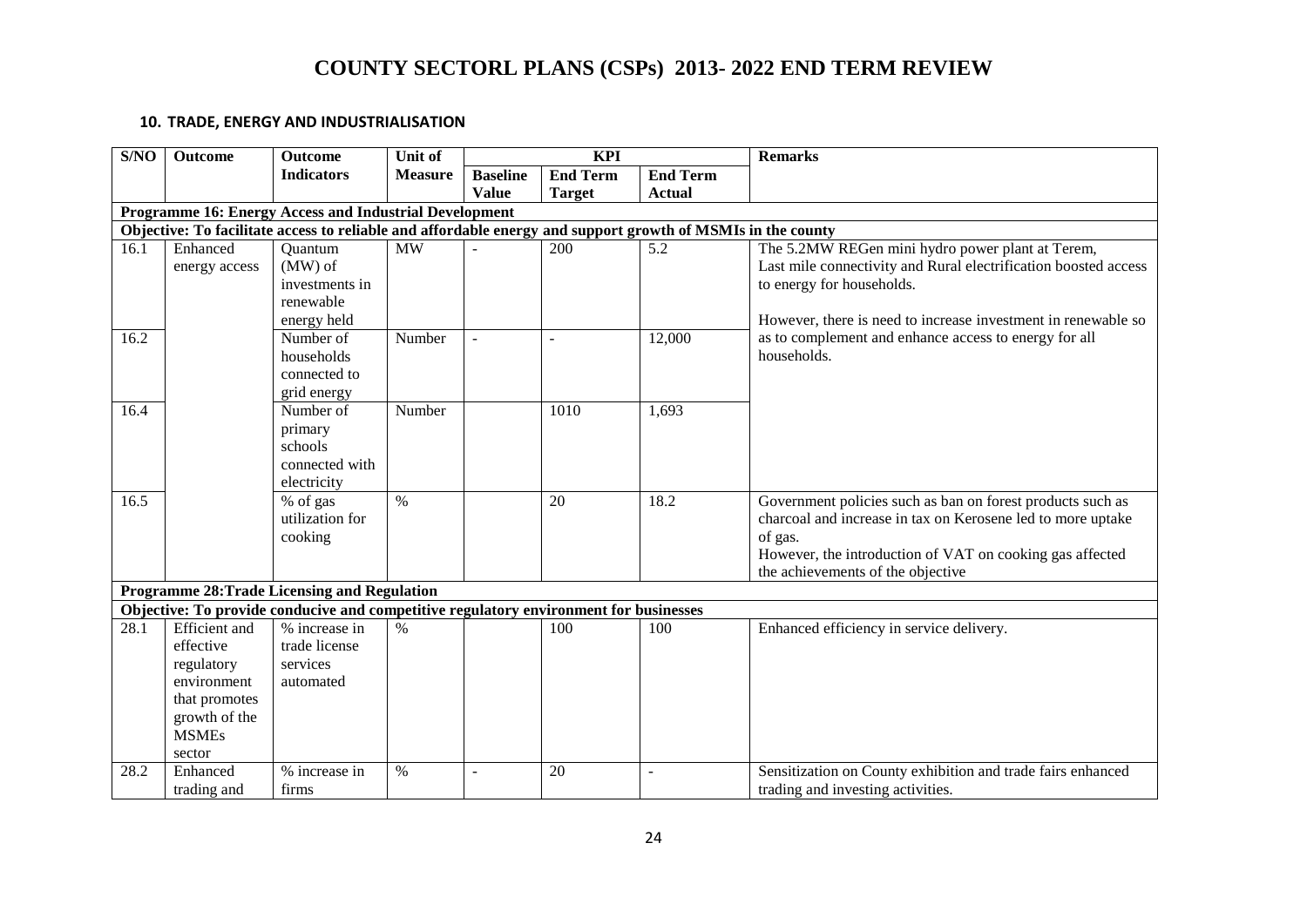|                   | investing<br>activities       | graduating<br>from MSMEs                                                                   |               |    |         |                | On the other hand, there is need to boost investment in cottage<br>industries, MSMEs in order to realise a significant |
|-------------------|-------------------------------|--------------------------------------------------------------------------------------------|---------------|----|---------|----------------|------------------------------------------------------------------------------------------------------------------------|
|                   |                               | to LSEs                                                                                    |               |    |         |                | improvement in trade and investment.                                                                                   |
| 28.3              |                               | % of traders                                                                               | $\%$          | 30 | 100     | 50             |                                                                                                                        |
|                   |                               | participating in                                                                           |               |    |         |                |                                                                                                                        |
|                   |                               | annual                                                                                     |               |    |         |                |                                                                                                                        |
|                   |                               | exhibition and                                                                             |               |    |         |                |                                                                                                                        |
|                   |                               | trade fair                                                                                 |               |    |         |                |                                                                                                                        |
| 28.4              |                               | $%$ of                                                                                     | $\%$          |    | 50      | 4.8            |                                                                                                                        |
|                   |                               | employment                                                                                 |               |    |         |                |                                                                                                                        |
|                   |                               | opportunities                                                                              |               |    |         |                |                                                                                                                        |
|                   |                               | in informal                                                                                |               |    |         |                |                                                                                                                        |
|                   |                               | sub-sectors                                                                                |               |    |         |                |                                                                                                                        |
|                   |                               | Programme 30: Market Infrastructure Development and Management                             |               |    |         |                |                                                                                                                        |
|                   |                               | <b>Objective: To improve Markets infrastructure and Business Environment</b>               |               |    |         |                |                                                                                                                        |
| $\overline{30.1}$ | Improved                      | Increase in                                                                                | Number        |    | 1000    | 193            | Development partners supported the initiative. However, the                                                            |
|                   | Market                        | market stalls                                                                              |               |    |         |                | county needs to investment more on markets so as to improve                                                            |
|                   | Infrastructure                |                                                                                            |               |    |         |                | the business environment.                                                                                              |
|                   | access and                    |                                                                                            |               |    |         |                |                                                                                                                        |
|                   | <b>Business</b>               |                                                                                            |               |    |         |                |                                                                                                                        |
|                   | Environment                   |                                                                                            |               |    |         |                |                                                                                                                        |
|                   | <b>Programme 31: Industry</b> |                                                                                            |               |    |         |                |                                                                                                                        |
|                   |                               | Objective: To promote a vibrant private sector and spur job creation                       |               |    |         |                |                                                                                                                        |
| 31.1              | Enhanced<br>industrial        | % increase in<br>industrial                                                                | $\frac{0}{0}$ |    | 30      | 1%             | Investor promotion still low. Establishment of Milk                                                                    |
|                   |                               |                                                                                            |               |    |         |                | processing plant is in progress                                                                                        |
| 31.3              | development                   | sector growth<br>Increase in                                                               | Number        |    | 100,000 | $\overline{a}$ | Not yet realised.                                                                                                      |
|                   |                               | employment                                                                                 |               |    |         |                |                                                                                                                        |
|                   |                               | opportunities                                                                              |               |    |         |                |                                                                                                                        |
|                   |                               | Programme 33: Standards, Business incubation and Research                                  |               |    |         |                |                                                                                                                        |
|                   |                               | Objective: To enforce fair trade practices and increase trade and investment opportunities |               |    |         |                |                                                                                                                        |
| 33.1              | <b>Business</b>               | No. of loan                                                                                | Number        |    | 21,500  | 665            | High rate of defaulting and low investment slowed down the                                                             |
|                   | outreach                      | beneficiaries                                                                              |               |    |         |                | program.                                                                                                               |
|                   | programmes                    | awarded and                                                                                |               |    |         |                | The department of Trade is finalizing on review of the                                                                 |
|                   |                               | trained                                                                                    |               |    |         |                | regulation to control the gaps for further disbursements.                                                              |
|                   |                               | Programme 34: Big 4 policy planning and management                                         |               |    |         |                |                                                                                                                        |
|                   |                               | Objective: To enhance attainment of the Big 4 targets on manufacturing                     |               |    |         |                |                                                                                                                        |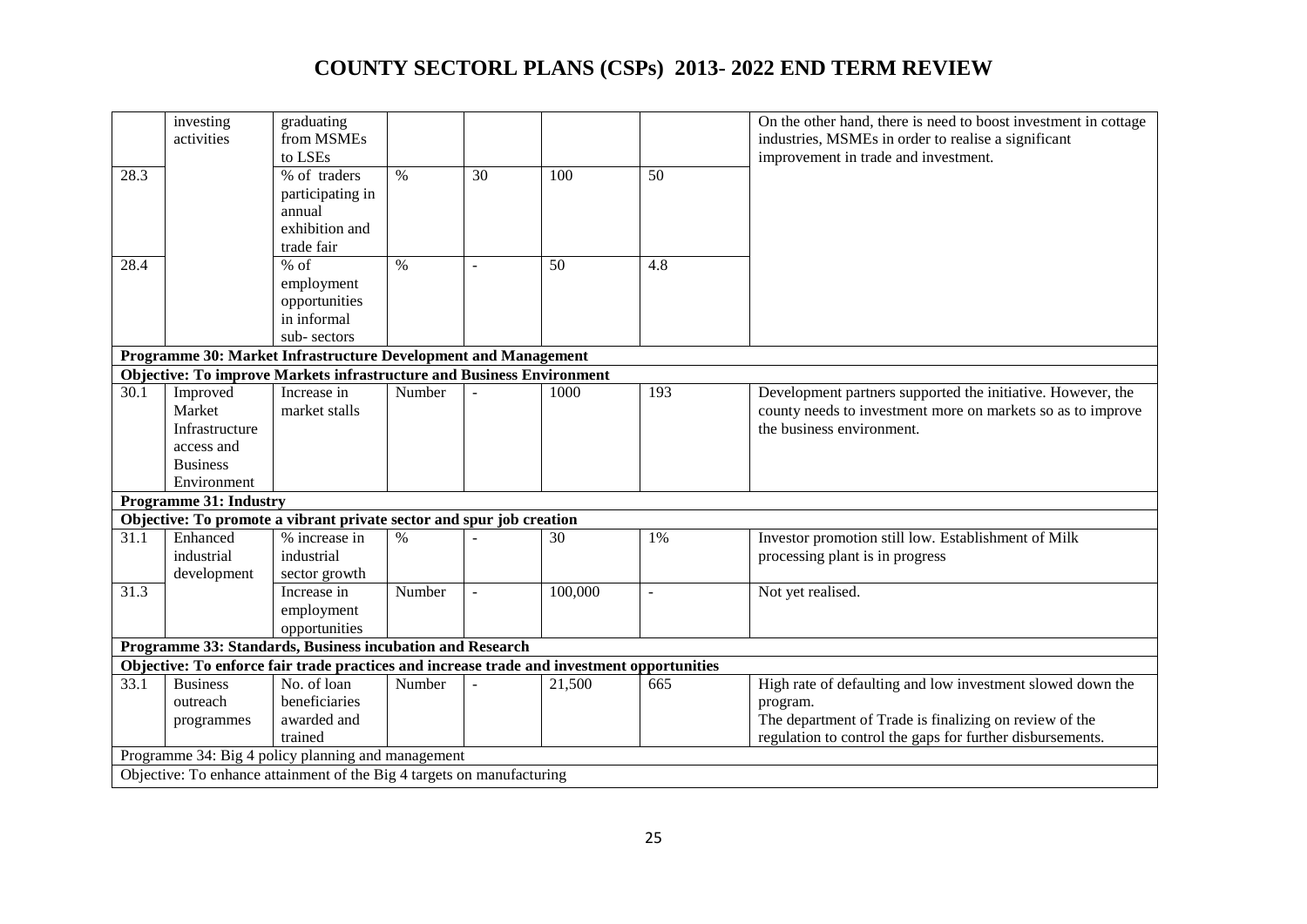| 34.1 | Attainment of | No. of           | Number |  | Land has been identified in Webuye, feasibility studies       |
|------|---------------|------------------|--------|--|---------------------------------------------------------------|
|      | the big 4     | industrial parks |        |  | undertaken and Milk processing plant establishment is in      |
|      | planning on   | developed        |        |  | process.                                                      |
|      | manufacturing |                  |        |  | Investment on industrial development to support               |
|      |               |                  |        |  | manufacturing needs to be enhanced for the realisation of the |
|      |               |                  |        |  | industrial park and its benefits.                             |